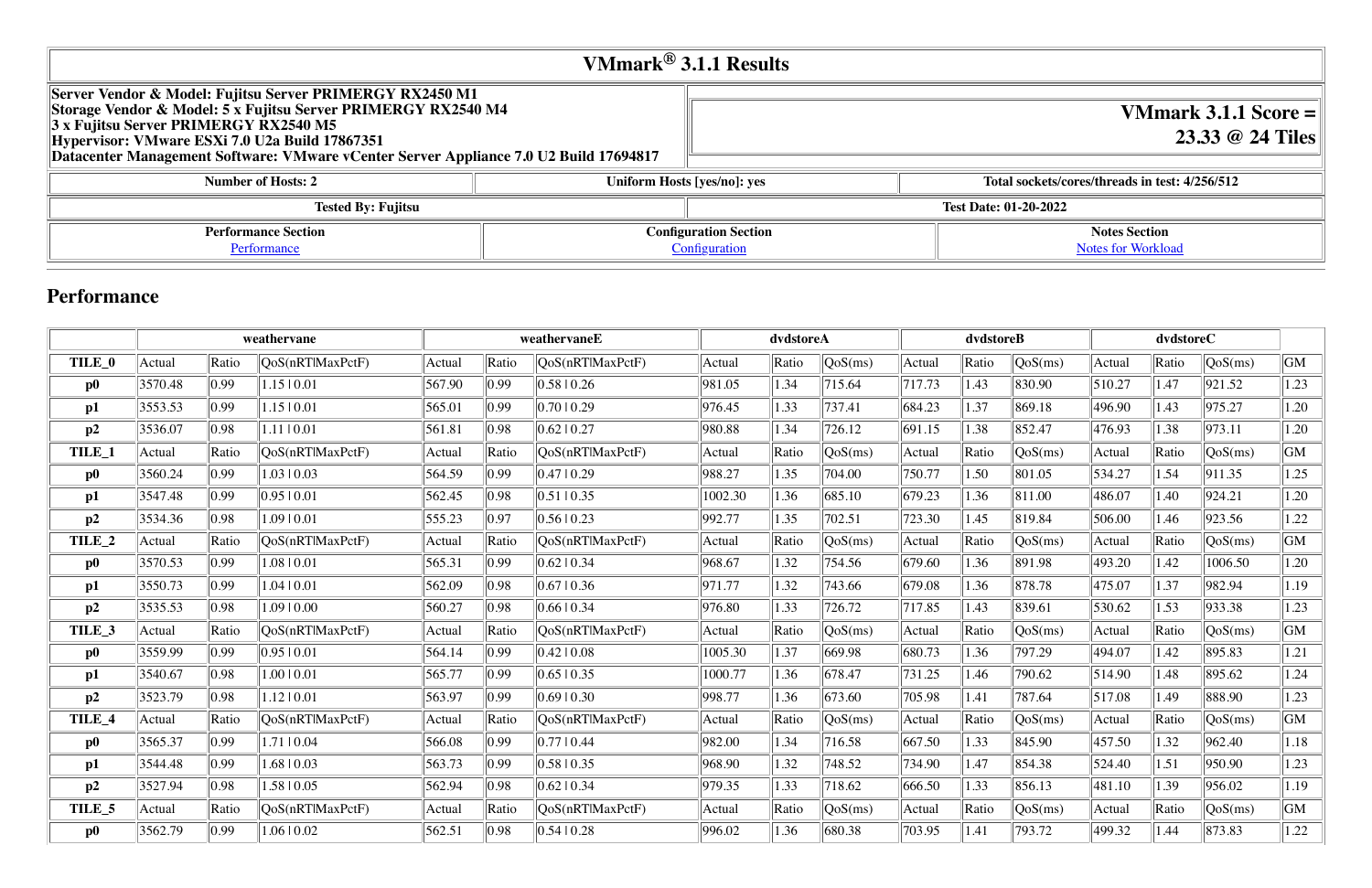| p1             | 3552.41 | 0.99           | 1.07   0.02               | 561.91 | 0.98             | 0.48 10.21               | 990.70  | 1.35  | 707.55  | 716.08       | 1.43  | 832.41                         | 510.18 | 1.47  | 915.72  | 1.22 |
|----------------|---------|----------------|---------------------------|--------|------------------|--------------------------|---------|-------|---------|--------------|-------|--------------------------------|--------|-------|---------|------|
| p2             | 3532.60 | 0.98           | $1.12 \mid 0.01$          | 562.93 | 0.98             | 0.6910.40                | 996.08  | 1.36  | 679.01  | 681.50       | 1.36  | 802.87                         | 495.27 | 1.43  | 891.26  | 1.21 |
| TILE_6         | Actual  | Ratio          | QoS(nRTlMaxPctF)          | Actual | Ratio            | QoS(nRTlMaxPctF)         | Actual  | Ratio | QoS(ms) | Actual       | Ratio | QoS(ms)                        | Actual | Ratio | QoS(ms) | GM   |
| $\bf p0$       | 3570.51 | 0.99           | $1.73 \mid 0.06$          | 565.25 | 0.99             | $1.06 \mid 0.81$         | 970.02  | 1.32  | 756.37  | 710.62       | 1.42  | 866.66                         | 498.32 | 1.44  | 980.62  | 1.21 |
| p1             | 3553.16 | 0.99           | $1.54 \mid 0.04$          | 561.02 | 0.98             | $0.64$   0.32            | 980.52  | 1.34  | 722.05  | 691.38       | 1.38  | 855.79                         | 480.77 | 1.39  | 955.92  | 1.20 |
| p2             | 3542.42 | 0.98           | $1.54 \mid 0.06$          | 556.91 | 0.97             | 0.71 0.40                | 981.35  | 1.34  | 733.17  | 693.52       | 1.39  | 851.12                         | 497.02 | 1.43  | 977.70  | 1.21 |
| TILE_7         | Actual  | Ratio          | QoS(nRTlMaxPctF)          | Actual | Ratio            | QoS(nRTlMaxPctF)         | Actual  | Ratio | QoS(ms) | Actual       | Ratio | QoS(ms)                        | Actual | Ratio | QoS(ms) | GM   |
| $\bf p0$       | 3571.07 | 0.99           | 0.9910.01                 | 568.95 | $ 0.99\rangle$   | 1.21   0.85              | 1002.25 | 1.36  | 666.32  | 737.20       | 1.47  | 774.91                         | 542.30 | 1.56  | 875.13  | 1.25 |
| $\mathbf{p1}$  | 3542.04 | 0.98           | 0.94 0.00                 | 564.78 | 0.99             | $0.53 \pm 0.24$          | 1002.40 | 1.37  | 664.46  | 714.05       | 1.43  | 772.02                         | 473.10 | 1.36  | 873.60  | 1.21 |
| p2             | 3527.68 | 0.98           | 1.03   0.01               | 561.72 | 0.98             | 0.67 0.31                | 992.35  | 1.35  | 689.30  | 731.62       | 1.46  | 787.67                         | 538.75 | 1.55  | 883.68  | 1.24 |
| TILE_8         | Actual  | Ratio          | QoS(nRTlMaxPctF)          | Actual | Ratio            | QoS(nRTlMaxPctF)         | Actual  | Ratio | QoS(ms) | Actual       | Ratio | QoS(ms)                        | Actual | Ratio | QoS(ms) | GM   |
| $\bf p0$       | 3544.22 | 0.99           | 1.73   0.08               | 569.38 | 1.00             | 0.99 0.65                | 981.35  | 1.34  | 721.77  | 684.98       | 1.37  | 863.96                         | 501.25 | 1.45  | 962.28  | 1.21 |
| $\mathbf{p1}$  | 3521.86 | 0.98           | 1.87   0.07               | 568.97 | 0.99             | 1.24   0.87              | 978.25  | 1.33  | 722.54  | 693.38       | 1.39  | 835.67                         | 483.10 | 1.39  | 942.95  | 1.20 |
| p2             | 3514.25 | 0.98           | 1.6410.07                 | 567.86 | 0.99             | $1.02 \mid 0.75$         | 974.55  | 1.33  | 735.77  | 705.77       | 1.41  | 867.58                         | 523.10 | 1.51  | 959.24  | 1.22 |
| TILE_9         | Actual  | Ratio          | QoS(nRTlMaxPctF)          | Actual | Ratio            | QoS(nRTlMaxPctF)         | Actual  | Ratio | QoS(ms) | Actual       | Ratio | QoS(ms)                        | Actual | Ratio | QoS(ms) | GM   |
| $\bf p0$       | 3563.46 | 0.99           | $1.06 \mid 0.01$          | 567.81 | 0.99             | 0.4510.17                | 1008.33 | 1.37  | 656.06  | 711.35       | 1.42  | 777.37                         | 495.10 | 1.43  | 877.61  | 1.22 |
| p1             | 3536.06 | 0.98           | $1.03 \mid 0.01$          | 565.36 | 0.99             | 0.52 10.31               | 999.10  | 1.36  | 682.85  | 732.45       | 1.46  | 787.12                         | 519.00 | 1.50  | 885.65  | 1.24 |
| p2             | 3523.08 | 0.98           | 1.1710.02                 | 561.94 | 0.98             | 0.5410.29                | 992.73  | 1.35  | 693.16  | 697.08       | 1.39  | 822.35                         | 510.32 | 1.47  | 924.12  | 1.22 |
| TILE_10        | Actual  | Ratio          | QoS(nRTlMaxPctF)          | Actual | Ratio            | QoS(nRTlMaxPctF)         | Actual  | Ratio | QoS(ms) | Actual       | Ratio | $\sqrt{QoS(ms)}$               | Actual | Ratio | QoS(ms) | GM   |
| $\bf p0$       | 3570.04 | 0.99           | 1.71   0.04               | 564.06 | 0.99             | 0.5910.32                | 979.65  | 1.33  | 733.35  | 684.52       | 1.37  | 857.42                         | 477.48 | 1.38  | 961.86  | 1.20 |
| p1             | 3549.45 | 0.99           | 1.68   0.04               | 563.09 | 0.98             | 0.67 10.31               | 978.90  | 1.33  | 718.61  | 712.12       | 1.42  | 849.60                         | 529.60 | 1.53  | 926.49  | 1.23 |
| p2             | 3527.93 | 0.98           | 1.71   0.03               | 557.70 | 0.97             | 0.5710.30                | 987.35  | 1.34  | 712.03  | 689.77       | 1.38  | 849.02                         | 481.35 | 1.39  | 958.18  | 1.20 |
| <b>TILE_11</b> | Actual  | Ratio          | $\sqrt{QoS(nRTIMaxPctF)}$ | Actual | Ratio            | [QoS(nRTIMaxPetF)]       | Actual  | Ratio | QoS(ms) | Actual       | Ratio | $\sqrt{\text{QoS}(\text{ms})}$ | Actual | Ratio | QoS(ms) | GM   |
| $\bf p0$       | 3574.43 | $ 0.99\rangle$ | 1.0710.01                 | 567.39 | $\parallel$ 0.99 | $0.56 \mid 0.24$         | 983.23  | 1.34  | 719.14  | $\ 719.85\ $ | 1.44  | 830.98                         | 504.23 | 1.45  | 938.37  | 1.22 |
| p1             | 3563.87 | $ 0.99\rangle$ | $1.05 \mid 0.00$          | 565.83 | $ 0.99\rangle$   | 0.60 0.32                | 999.38  | 1.36  | 686.30  | 698.73       | 1.40  | 820.65                         | 510.73 | 1.47  | 915.16  | 1.22 |
| p2             | 3545.73 | 0.99           | $1.12 \mid 0.01$          | 565.17 | $ 0.99\rangle$   | 0.61 0.22                | 997.83  | 1.36  | 686.82  | 706.60       | 1.41  | $\ 804.97\ $                   | 491.55 | 1.42  | 907.53  | 1.21 |
| <b>TILE_12</b> | Actual  | Ratio          | QoS(nRTlMaxPctF)          | Actual | Ratio            | QoS(nRTlMaxPctF)         | Actual  | Ratio | QoS(ms) | Actual       | Ratio | QoS(ms)                        | Actual | Ratio | QoS(ms) | GM   |
| $\bf p0$       | 3568.61 | 0.99           | $1.54 \mid 0.03$          | 568.84 | $ 0.99\rangle$   | 0.91 0.69                | 974.75  | 1.33  | 734.24  | 713.23       | 1.42  | 848.66                         | 520.40 | 1.50  | 968.63  | 1.23 |
| p1             | 3547.03 | 0.99           | 1.48   0.02               | 570.52 | 1.00             | 1.02   0.74              | 989.67  | 1.35  | 701.95  | $\ 697.52\ $ | 1.39  | 824.95                         | 484.27 | 1.40  | 940.02  | 1.21 |
| p2             | 3530.12 | 0.98           | 1.41   0.02               | 566.48 | $ 0.99\rangle$   | $ 0.81 $ 0.34            | 981.35  | 1.34  | 723.16  | 716.35       | 1.43  | 837.45                         | 502.80 | 1.45  | 943.96  | 1.22 |
| TILE_13        | Actual  | Ratio          | QoS(nRTlMaxPctF)          | Actual | Ratio            | QoS(nRTlMaxPctF)         | Actual  | Ratio | QoS(ms) | Actual       | Ratio | QoS(ms)                        | Actual | Ratio | QoS(ms) | GM   |
| $\bf p0$       | 3562.33 | 0.99           | $1.05 \mid 0.01$          | 565.54 | $ 0.99\rangle$   | 0.44 10.23               | 1004.88 | 1.37  | 653.85  | 709.95       | 1.42  | 766.79                         | 528.05 | 1.52  | 841.54  | 1.24 |
| p1             | 3553.04 | 0.99           | 1.01   0.01               | 563.97 | $ 0.99\rangle$   | 0.5710.36                | 1001.40 | 1.36  | 670.60  | 712.30       | 1.42  | 773.36                         | 497.88 | 1.44  | 873.56  | 1.22 |
| p2             | 3536.38 | 0.98           | $1.13 \mid 0.02$          | 562.24 | 0.98             | 0.5710.29                | 994.35  | 1.35  | 684.62  | 728.85       | 1.46  | 792.52                         | 542.73 | 1.56  | 876.85  | 1.24 |
| TILE_14        | Actual  | Ratio          | QoS(nRTlMaxPctF)          | Actual | Ratio            | $\sqrt{QoS(nRT)MaxPctF}$ | Actual  | Ratio | QoS(ms) | Actual       | Ratio | $\sqrt{QoS(ms)}$               | Actual | Ratio | QoS(ms) | GM   |
| $\bf p0$       | 3572.06 | 0.99           | 1.31   0.01               | 565.82 | 0.99             | 0.64 0.35                | 982.23  | 1.34  | 721.49  | 689.90       | 1.38  | $\ 853.93\ $                   | 478.18 | 1.38  | 963.17  | 1.20 |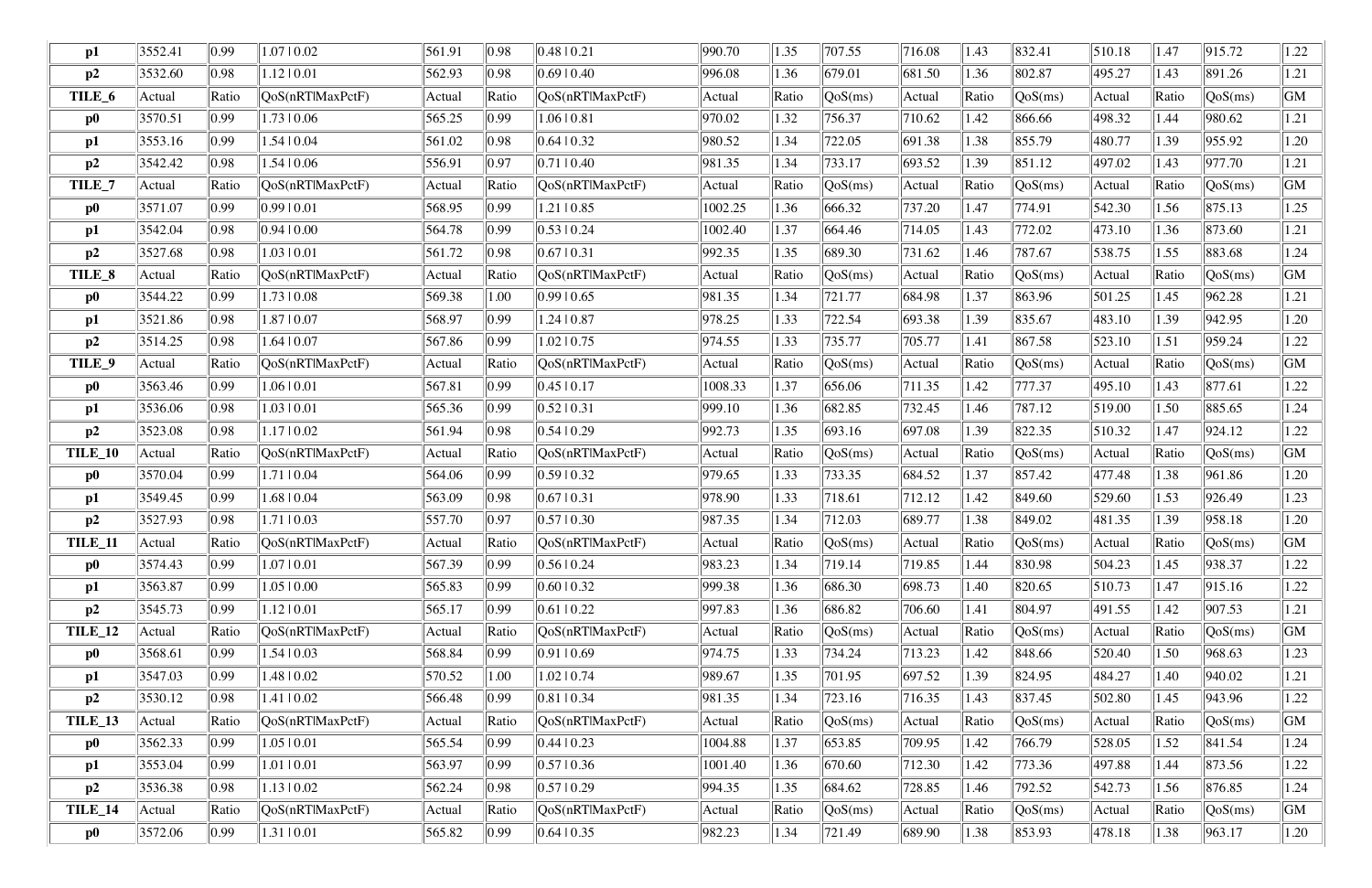| $\mathbf{p1}$  | 3565.65    | 0.99           | $1.47 \mid 0.03$          | 557.78 | 0.97           | 0.7210.36                | 979.85  | 1.33  | 720.92                         | 721.23 | 1.44  | 827.22                         | 503.30 | 1.45  | 934.79  | 1.22 |
|----------------|------------|----------------|---------------------------|--------|----------------|--------------------------|---------|-------|--------------------------------|--------|-------|--------------------------------|--------|-------|---------|------|
| p2             | 3550.15    | 0.99           | $1.46 \mid 0.03$          | 556.05 | 0.97           | $0.53 \pm 0.20$          | 982.60  | 1.34  | 723.65                         | 686.73 | 1.37  | 854.65                         | 501.75 | 1.45  | 954.07  | 1.21 |
| TILE_15        | Actual     | Ratio          | QoS(nRTlMaxPctF)          | Actual | Ratio          | QoS(nRTlMaxPctF)         | Actual  | Ratio | QoS(ms)                        | Actual | Ratio | QoS(ms)                        | Actual | Ratio | QoS(ms) | GM   |
| $\bf p0$       | 3565.20    | 0.99           | 0.92 0.00                 | 567.52 | 0.99           | 0.7410.43                | 1008.10 | 1.37  | 660.10                         | 708.10 | 1.41  | 772.64                         | 502.73 | 1.45  | 859.70  | 1.23 |
| p1             | 3541.75    | 0.98           | 0.9710.01                 | 561.99 | 0.98           | 0.5210.18                | 989.00  | 1.35  | 684.38                         | 727.08 | 1.45  | 795.93                         | 542.77 | 1.57  | 871.54  | 1.24 |
| p2             | 3532.07    | 0.98           | $1.04 \mid 0.01$          | 561.04 | 0.98           | $0.68$   0.34            | 999.98  | 1.36  | 677.02                         | 704.92 | 1.41  | 794.31                         | 493.32 | 1.42  | 889.48  | 1.21 |
| <b>TILE_16</b> | Actual     | Ratio          | QoS(nRTlMaxPctF)          | Actual | Ratio          | QoS(nRTlMaxPctF)         | Actual  | Ratio | QoS(ms)                        | Actual | Ratio | QoS(ms)                        | Actual | Ratio | QoS(ms) | GM   |
| $\bf p0$       | 3574.92    | 0.99           | 1.51   0.04               | 570.09 | 1.00           | 0.9810.82                | 959.73  | 1.31  | 773.82                         | 696.62 | 1.39  | 891.59                         | 490.18 | 1.41  | 1011.17 | 1.21 |
| $\mathbf{p1}$  | 3559.82    | 0.99           | $1.53 \mid 0.03$          | 570.53 | 1.00           | 0.93 0.54                | 964.38  | 1.31  | 757.19                         | 676.33 | 1.35  | 895.56                         | 498.30 | 1.44  | 980.99  | 1.20 |
| p2             | 3542.44    | 0.98           | 1.46   0.04               | 565.89 | $ 0.99\rangle$ | 0.64 10.31               | 960.80  | 1.31  | 771.79                         | 675.67 | 1.35  | 908.96                         | 467.65 | 1.35  | 1023.60 | 1.18 |
| TILE_17        | Actual     | Ratio          | QoS(nRT MaxPctF)          | Actual | Ratio          | QoS(nRTlMaxPctF)         | Actual  | Ratio | QoS(ms)                        | Actual | Ratio | QoS(ms)                        | Actual | Ratio | QoS(ms) | GM   |
| $\bf p0$       | 3576.22    | 0.99           | 0.93 0.01                 | 571.55 | 1.00           | 0.97 0.59                | 974.80  | 1.33  | 732.22                         | 715.62 | 1.43  | 841.59                         | 527.38 | 1.52  | 948.15  | 1.23 |
| $\mathbf{p1}$  | 3560.92    | 0.99           | $1.04 \mid 0.03$          | 569.84 | 1.00           | 0.98 0.60                | 980.52  | 1.34  | 720.85                         | 692.73 | 1.38  | 850.56                         | 476.15 | 1.37  | 969.14  | 1.20 |
| p2             | 3549.40    | 0.99           | 1.0910.01                 | 569.98 | 1.00           | 1.05   0.58              | 972.83  | 1.32  | 738.82                         | 713.42 | 1.43  | 849.34                         | 501.05 | 1.44  | 961.46  | 1.22 |
| TILE_18        | Actual     | Ratio          | QoS(nRTlMaxPctF)          | Actual | Ratio          | QoS(nRTlMaxPctF)         | Actual  | Ratio | QoS(ms)                        | Actual | Ratio | QoS(ms)                        | Actual | Ratio | QoS(ms) | GM   |
| $\bf p0$       | 3577.08    | $ 0.99\rangle$ | $1.48 \mid 0.03$          | 567.25 | $ 0.99\rangle$ | 0.8210.48                | 954.10  | 1.30  | 794.93                         | 669.23 | 1.34  | 931.53                         | 487.07 | 1.40  | 1032.66 | 1.19 |
| p1             | 3571.24    | 0.99           | $1.43 \mid 0.05$          | 564.40 | 0.99           | 0.64 10.38               | 959.17  | 1.31  | 780.12                         | 675.95 | 1.35  | 903.29                         | 468.65 | 1.35  | 1012.44 | 1.18 |
| p2             | 3550.07    | $ 0.99\rangle$ | $1.52 \mid 0.04$          | 559.72 | 0.98           | 0.7010.37                | 951.62  | 1.30  | 787.18                         | 692.27 | 1.38  | 915.49                         | 512.75 | 1.48  | 1010.57 | 1.21 |
| TILE_19        | Actual     | Ratio          | QoS(nRTlMaxPctF)          | Actual | Ratio          | QoS(nRTlMaxPctF)         | Actual  | Ratio | $\sqrt{\text{QoS}(\text{ms})}$ | Actual | Ratio | QoS(ms)                        | Actual | Ratio | QoS(ms) | GM   |
| $\bf p0$       | 3572.91    | 0.99           | $1.06 \mid 0.01$          | 568.67 | 0.99           | $0.65 \pm 0.29$          | 952.55  | 1.30  | 816.92                         | 660.45 | 1.32  | 975.15                         | 456.02 | 1.31  | 1107.28 | 1.17 |
| p1             | 3556.72    | $ 0.99\rangle$ | 1.08   0.01               | 564.85 | $ 0.99\rangle$ | 0.4610.18                | 946.30  | 1.29  | 839.95                         | 680.65 | 1.36  | 983.73                         | 475.05 | 1.37  | 1111.64 | 1.19 |
| p2             | 3538.88    | 0.98           | 1.1110.03                 | 560.32 | 0.98           | 0.5610.30                | 939.12  | 1.28  | 864.20                         | 644.48 | 1.29  | 1036.94                        | 465.95 | 1.34  | 1152.89 | 1.16 |
| <b>TILE_20</b> | $ $ Actual | Ratio          | $\sqrt{QoS(nRTIMaxPctF)}$ | Actual | Ratio          | [QoS(nRTIMaxPetF)]       | Actual  | Ratio | QoS(ms)                        | Actual | Ratio | $\sqrt{\text{QoS}(\text{ms})}$ | Actual | Ratio | QoS(ms) | GM   |
| $\bf p0$       | 3568.83    | $ 0.99\rangle$ | 1.48   0.05               | 569.02 | 0.99           | $1.13 \mid 0.66$         | 918.60  | 1.25  | 913.22                         | 630.90 | 1.26  | 1094.36                        | 441.85 | 1.27  | 1191.66 | 1.15 |
| p1             | 3562.35    | $ 0.99\rangle$ | $1.42 \mid 0.05$          | 565.39 | $ 0.99\rangle$ | 0.86 0.46                | 909.55  | 1.24  | 924.89                         | 654.12 | 1.31  | 1076.61                        | 484.62 | 1.40  | 1180.53 | 1.17 |
| p2             | 3537.58    | 0.98           | 1.46   0.04               | 563.90 | $ 0.99\rangle$ | $0.53 \pm 0.30$          | 923.52  | 1.26  | 891.59                         | 636.48 | 1.27  | 1057.09                        | 444.40 | 1.28  | 1180.91 | 1.15 |
| <b>TILE_21</b> | Actual     | Ratio          | QoS(nRTlMaxPctF)          | Actual | Ratio          | QoS(nRTlMaxPctF)         | Actual  | Ratio | QoS(ms)                        | Actual | Ratio | QoS(ms)                        | Actual | Ratio | QoS(ms) | GM   |
| $\bf p0$       | 3560.05    | 0.99           | $1.13 \mid 0.02$          | 567.39 | $ 0.99\rangle$ | 0.77 0.38                | 911.35  | 1.24  | 922.19                         | 654.12 | 1.31  | 1076.83                        | 456.27 | 1.32  | 1218.85 | 1.16 |
| p1             | 3558.25    | $ 0.99\rangle$ | 1.26   0.02               | 563.14 | 0.98           | 0.5710.29                | 928.45  | 1.26  | 865.29                         | 644.75 | 1.29  | 1017.17                        | 470.98 | 1.36  | 1125.90 | 1.17 |
| p2             | 3537.76    | 0.98           | 1.35   0.04               | 559.69 | 0.98           | 0.6010.32                | 924.05  | 1.26  | 882.43                         | 641.98 | 1.28  | 1043.67                        | 444.07 | 1.28  | 1174.50 | 1.15 |
| <b>TILE_22</b> | Actual     | Ratio          | QoS(nRTlMaxPctF)          | Actual | Ratio          | QoS(nRTlMaxPctF)         | Actual  | Ratio | QoS(ms)                        | Actual | Ratio | QoS(ms)                        | Actual | Ratio | QoS(ms) | GM   |
| $\bf p0$       | 3562.36    | $ 0.99\rangle$ | 1.80   0.08               | 564.79 | $ 0.99\rangle$ | 0.7610.48                | 894.30  | 1.22  | 980.45                         | 660.23 | 1.32  | 1136.38                        | 467.50 | 1.35  | 1274.06 | 1.16 |
| p1             | 3558.42    | 0.99           | 2.00   0.07               | 555.91 | 0.97           | 0.41  0.12               | 890.77  | 1.21  | 994.22                         | 586.73 | 1.17  | 1204.65                        | 416.15 | 1.20  | 1355.54 | 1.10 |
| p2             | 3536.03    | 0.98           | $1.76 \mid 0.03$          | 553.54 | $ 0.97\rangle$ | 0.7910.49                | 896.38  | 1.22  | 971.50                         | 642.08 | 1.28  | 1145.98                        | 445.70 | 1.29  | 1296.49 | 1.14 |
| <b>TILE_23</b> | Actual     | Ratio          | QoS(nRTlMaxPctF)          | Actual | Ratio          | $\sqrt{QoS(nRT)MaxPctF}$ | Actual  | Ratio | QoS(ms)                        | Actual | Ratio | $\sqrt{QoS(ms)}$               | Actual | Ratio | QoS(ms) | GM   |
| $\bf p0$       | 3580.08    | 1.00           | $1.05 \mid 0.02$          | 563.17 | 0.98           | 0.49  0.24               | 924.05  | 1.26  | 886.16                         | 661.12 | 1.32  | 1041.40                        | 468.40 | 1.35  | 1164.42 | 1.17 |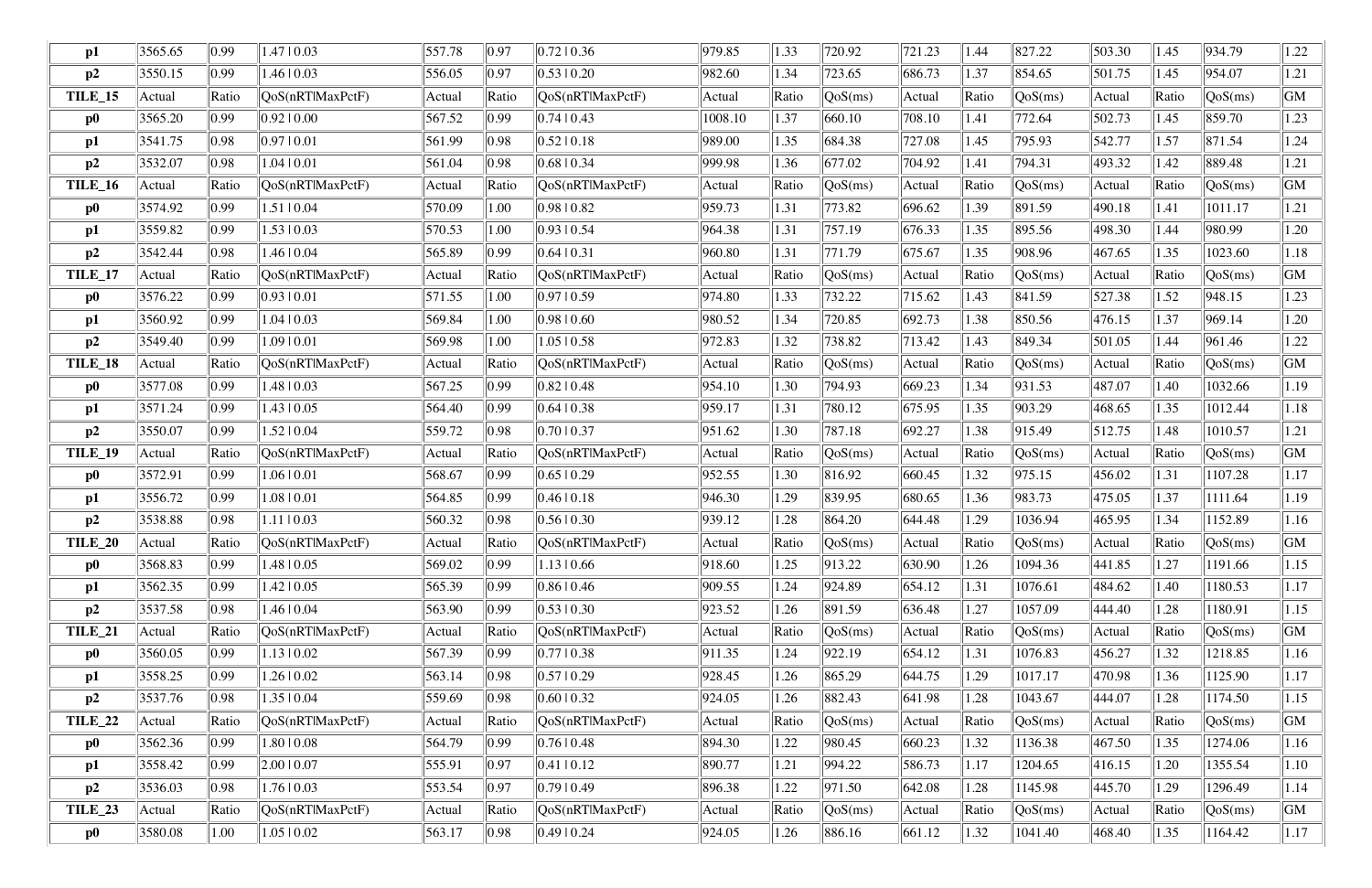| p1              | 3563.19 | 0.99           | $1.13 \mid 0.02$                         | 559.52 | $\parallel$ 0.98 | 0.5910.20       | 924.33                          | 1.26 | 878.47          | 622.65 | 1.24       | 1034.79           | 446.05           | 1.29       | 1165.35      | 1.14 |
|-----------------|---------|----------------|------------------------------------------|--------|------------------|-----------------|---------------------------------|------|-----------------|--------|------------|-------------------|------------------|------------|--------------|------|
| p2              | 3549.48 | $ 0.99\rangle$ | 1.1710.03                                | 556.61 | $\parallel$ 0.97 | 0.66 0.31       | 915.60                          | 1.25 | 909.15          | 665.30 | 1.33       | 1042.33           | 482.95           | 1.39       | 1176.62      | 1.17 |
| p0_score:       | 28.94   |                |                                          |        |                  |                 |                                 |      |                 |        |            |                   |                  |            |              |      |
| p1_score:       | 28.84   |                |                                          |        |                  |                 |                                 |      |                 |        |            |                   |                  |            |              |      |
| p2_score:       | 28.82   |                |                                          |        |                  |                 |                                 |      |                 |        |            |                   |                  |            |              |      |
|                 |         |                | <b>Infrastructure_Operations_Scores:</b> |        |                  |                 | vMotion                         |      | <b>SVMotion</b> |        |            | XVMotion          |                  |            | Deploy       |      |
|                 |         |                | Completed_Ops_PerHour                    |        |                  |                 | 28.50                           |      | 27.00           |        |            | $\parallel$ 22.00 |                  |            | 12.00        |      |
|                 |         |                | Avg_Seconds_To_Complete                  |        |                  |                 | 5.68                            |      | 74.75           |        |            | 93.84             |                  |            | $\ 251.33\ $ |      |
| <b>Failures</b> |         |                |                                          |        |                  | 0.00            |                                 | 0.00 |                 |        | $\ 0.00\ $ |                   |                  | $\ 0.00\ $ |              |      |
| Ratio           |         |                |                                          |        |                  | 1.10            |                                 | 1.50 |                 |        | 1.22       |                   |                  | 1.50       |              |      |
|                 |         |                | Number_Of_Threads                        |        |                  |                 |                                 |      |                 |        |            |                   |                  |            |              |      |
|                 |         |                | <b>Summary</b>                           |        |                  |                 | Run_Is_Compliant                |      |                 |        |            |                   | Turbo_Setting:0  |            |              |      |
|                 |         |                |                                          |        |                  |                 | Number_Of_Compliance_Issues(0)* |      |                 |        |            |                   | Median_Phase(p1) |            |              |      |
|                 |         |                | Unreviewed_VMmark3_Applications_Score    |        |                  | 28.84           |                                 |      |                 |        |            |                   |                  |            |              |      |
|                 |         |                | Unreviewed_VMmark3_Infrastructure_Score  |        |                  | 1.32            |                                 |      |                 |        |            |                   |                  |            |              |      |
|                 |         |                | Unreviewed_VMmark3_Score                 |        |                  | $ 23.33\rangle$ |                                 |      |                 |        |            |                   |                  |            |              |      |

# **Configuration**

|                                                                                                                  | <b>Virtualization Software</b>                                            |
|------------------------------------------------------------------------------------------------------------------|---------------------------------------------------------------------------|
| Hypervisor Vendor,<br>Product, Version, and Build /<br>Availability Date (MM-DD-<br>YYYY)                        | Hypervisor: VMware ESXi 7.0 U2a Build 17867351 / 04-29-2021               |
| Datacenter Management<br>Software Vendor,<br>Product, Version, and Build /<br>Availability Date (MM-DD-<br>YYYY) | VMware vCenter Server Appliance 7.0 Update 2, Build 17694817 / 03-09-2021 |
| Supplemental Software                                                                                            | $\sqrt{\frac{1}{2}}$                                                      |
|                                                                                                                  | <b>Servers</b>                                                            |
| Number of Servers in System<br><b>Under Test</b><br>(all subsequent fields in this<br>section are per server)    |                                                                           |
| Server Manufacturer and Model                                                                                    | Fujitsu Server PRIMERGY RX2450 M1                                         |
| Processor Vendor and Model                                                                                       | AMD EPYC 7763                                                             |

| the control of the control of the control of the control of<br>the control of the control of the control of the |
|-----------------------------------------------------------------------------------------------------------------|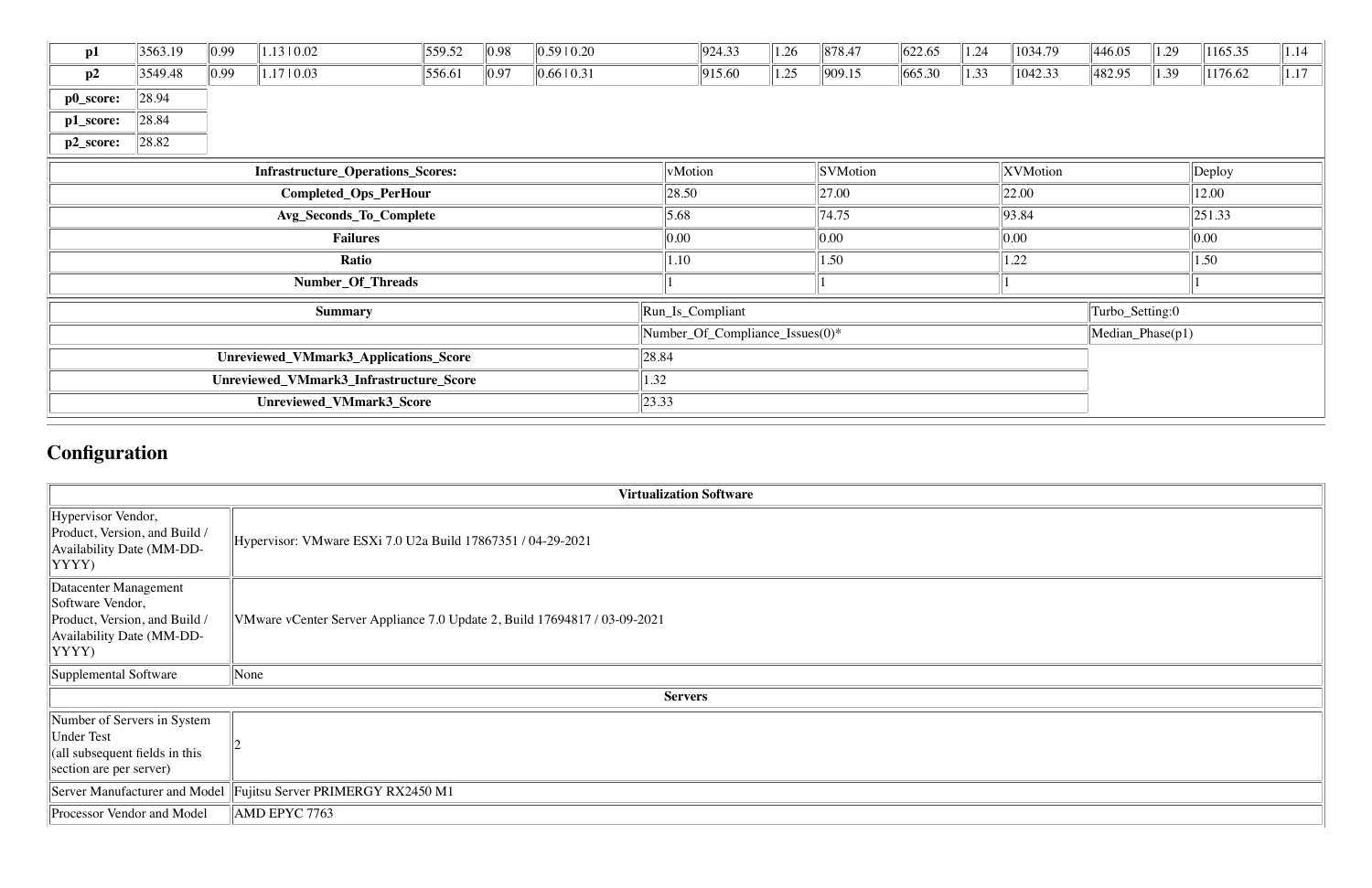| Processor Speed (GHz) / Turbo<br><b>Boost Speed (GHz)</b> | 2.45/3.5                                                                                                                                                    |
|-----------------------------------------------------------|-------------------------------------------------------------------------------------------------------------------------------------------------------------|
| <b>Total Sockets/Total Cores/Total</b><br>Threads         | 2 Sockets / 128 Cores / 256 Threads                                                                                                                         |
| Primary CPU Cache                                         | 32KB I+32KB D on chip per core                                                                                                                              |
| <b>Secondary CPU Cache</b>                                | 512KB I+D on chip per core                                                                                                                                  |
| Other CPU Cache                                           | 256MB I+D on chip per chip, 32MB shared/8 cores                                                                                                             |
| <b>BIOS</b> Version                                       | 2.1.v2                                                                                                                                                      |
| Memory Size (in GB, Number<br>of DIMMs)                   | 2048, 32                                                                                                                                                    |
| Memory Type and Speed                                     | 64GB 2Rx4 DDR4 3200MHz RDIMM                                                                                                                                |
| Disk Subsystem Type                                       | FC SAN                                                                                                                                                      |
| Number of Disk Controllers                                |                                                                                                                                                             |
| Disk Controller Vendors and<br>Models                     | <b>Integrated SATA Controller</b>                                                                                                                           |
| <b>Total Number of Physical Disks</b><br>for Hypervisor   |                                                                                                                                                             |
| Disk Vendors, Models,<br>Capacities, and Speeds           | Seagate ST1000NX0423 1000GB SATA-HDD 6Gbps                                                                                                                  |
| Number of Host Bus Adapters                               | $ 2\rangle$                                                                                                                                                 |
| Host Bus Adapter Vendors and<br>Models                    | Emulex LPe35002 dual port 32Gb PCIe Adapter                                                                                                                 |
| Number of Network Controllers                             | 3                                                                                                                                                           |
| Models                                                    | Network Controller Vendors and 2 x Mellanox MCX4121A-ACAT dual port 25Gb SFP28 PCIe Adapters<br>$\parallel$ 1 x Intel I350 dual port 1Gb onboard controller |
| Other Hardware                                            | None                                                                                                                                                        |
| <b>Other Software</b>                                     | None                                                                                                                                                        |
| Hardware Availability Date<br>(MM-DD-YYYY)                | 11-04-2021                                                                                                                                                  |
| <b>BIOS</b> Availability Date (MM-<br>DD-YYYY)            | 11-04-2021                                                                                                                                                  |
| Software Availability Date<br>$(MM-DD-YYYY)$              | 05-19-2021                                                                                                                                                  |
|                                                           | <b>Network</b>                                                                                                                                              |
| Network Switch Vendors and<br>Models                      | 1 x Fujitsu SR-X340TR1<br>1 x Extreme Networks SLX 9150-48Y                                                                                                 |
| Network Speed                                             | 1 x 1Gbps for SUT management, 1 x 25Gbps for vMotion, 3x 25Gbps for Client and VMs                                                                          |
|                                                           | <b>Primary Storage</b>                                                                                                                                      |
| Storage Category                                          | SCSI Target                                                                                                                                                 |

| and the control of the control of the control of the control of the control of the control of the control of the |
|------------------------------------------------------------------------------------------------------------------|
|                                                                                                                  |
|                                                                                                                  |
| the contract of the contract of the contract of the contract of the contract of the contract of the contract of  |
|                                                                                                                  |
|                                                                                                                  |
|                                                                                                                  |
|                                                                                                                  |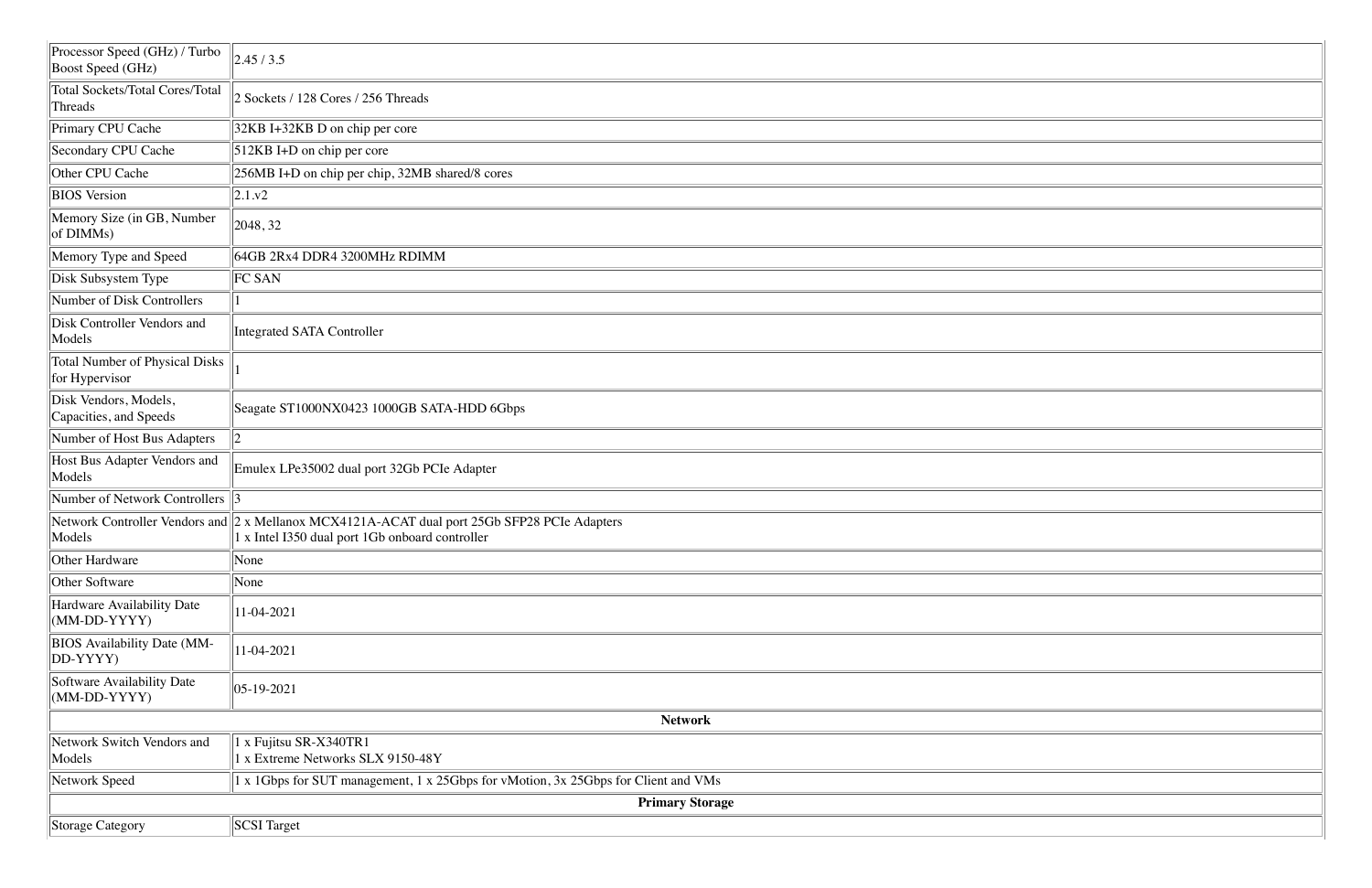| Storage Vendors, Models, and<br>Firmware Versions       | $\vert$ 5 x Fujitsu Server PRIMERGY RX2540 M4, Firmware V5.0.0.12 R1.22.0 for D3384-A1x<br>$3 \times$ Fujitsu Server PRIMERGY RX2540 M5, Firmware V5.0.0.14 R1.15.0 for D3384-B1x |  |  |  |  |
|---------------------------------------------------------|-----------------------------------------------------------------------------------------------------------------------------------------------------------------------------------|--|--|--|--|
|                                                         |                                                                                                                                                                                   |  |  |  |  |
|                                                         | <b>FC</b> switches:                                                                                                                                                               |  |  |  |  |
|                                                         | • 1 x Brocade G620 32Gb 48 port                                                                                                                                                   |  |  |  |  |
|                                                         | Storage Servers:                                                                                                                                                                  |  |  |  |  |
|                                                         | • for OS storage                                                                                                                                                                  |  |  |  |  |
| <b>Storage Configuration Summary</b>                    | $\circ$ 9 x Micron MTFDDAK480TDC 480GB SATA SSD                                                                                                                                   |  |  |  |  |
|                                                         | ○ 3 x Samsung MZ7KH480HAHQ 480GB SATA SSD                                                                                                                                         |  |  |  |  |
|                                                         | • for Workload storage                                                                                                                                                            |  |  |  |  |
|                                                         | $\circ$ 24 x Intel P4800X 750GB PCIe SSD                                                                                                                                          |  |  |  |  |
|                                                         | $\circ$ 1 x Intel P4600 2TB PCIe SSD                                                                                                                                              |  |  |  |  |
|                                                         | $\circ$ 4 x Intel P4600 4TB PCIe SSD                                                                                                                                              |  |  |  |  |
|                                                         | $\circ$ 3 x Intel P4610 3.2TB PCIe SSD                                                                                                                                            |  |  |  |  |
|                                                         |                                                                                                                                                                                   |  |  |  |  |
|                                                         | <b>Datacenter Management Server</b>                                                                                                                                               |  |  |  |  |
| System Model                                            | Fujitsu Server PRIMERGY RX2540 M2                                                                                                                                                 |  |  |  |  |
| Processor Vendor and Model                              | Intel Xeon E5-2698 v4                                                                                                                                                             |  |  |  |  |
| Processor Speed (GHz)                                   | 2.2                                                                                                                                                                               |  |  |  |  |
| <b>Total Sockets/Total Cores/Total</b>                  | Sockets / 20 Cores / 40 Threads                                                                                                                                                   |  |  |  |  |
| Threads                                                 |                                                                                                                                                                                   |  |  |  |  |
| Memory Size (in GB, Number<br>of DIMMs)                 | Hypervisor: 64 GB, 8                                                                                                                                                              |  |  |  |  |
| Network Controller(s) Vendors<br>and Models             | Emulex OneConnect OCe14000 1GbE dual port Adapter                                                                                                                                 |  |  |  |  |
|                                                         |                                                                                                                                                                                   |  |  |  |  |
| Operating System, Version,<br>Bitness, and Service Pack | Hypervisor: VMware ESXi 6.7 EP 02a Build 9214924                                                                                                                                  |  |  |  |  |
| Virtual Center VM Number of                             |                                                                                                                                                                                   |  |  |  |  |
| vCPUs                                                   |                                                                                                                                                                                   |  |  |  |  |
| Virtual Center VM Virtual<br>Memory (in GB)             | $ 19\rangle$                                                                                                                                                                      |  |  |  |  |
| Virtual Center VM Operating                             |                                                                                                                                                                                   |  |  |  |  |
| System, Version, Bitness, and                           | VMware vCenter Server Appliance 7.0 U2 Build 17694817                                                                                                                             |  |  |  |  |
| Service Pack                                            |                                                                                                                                                                                   |  |  |  |  |
| <b>Other Hardware</b>                                   | None                                                                                                                                                                              |  |  |  |  |
| <b>Other Software</b>                                   | None                                                                                                                                                                              |  |  |  |  |
|                                                         | <b>Clients</b>                                                                                                                                                                    |  |  |  |  |
| <b>Total Number of Virtual</b>                          |                                                                                                                                                                                   |  |  |  |  |
| 25/6<br>Clients / Virtual Client                        |                                                                                                                                                                                   |  |  |  |  |
| Hosts                                                   |                                                                                                                                                                                   |  |  |  |  |
| System Model(s)                                         | Fujitsu Server PRIMERGY RX2530 M2                                                                                                                                                 |  |  |  |  |

| <u> 1989 - Johann Stoff, deutscher Stoff, der Stoff, der Stoff, der Stoff, der Stoff, der Stoff, der Stoff, der S</u> |  |
|-----------------------------------------------------------------------------------------------------------------------|--|
|                                                                                                                       |  |
|                                                                                                                       |  |
|                                                                                                                       |  |
|                                                                                                                       |  |
|                                                                                                                       |  |
|                                                                                                                       |  |
|                                                                                                                       |  |
|                                                                                                                       |  |
|                                                                                                                       |  |
|                                                                                                                       |  |
|                                                                                                                       |  |
|                                                                                                                       |  |
|                                                                                                                       |  |
|                                                                                                                       |  |
|                                                                                                                       |  |
|                                                                                                                       |  |
|                                                                                                                       |  |
|                                                                                                                       |  |
|                                                                                                                       |  |
|                                                                                                                       |  |
|                                                                                                                       |  |
|                                                                                                                       |  |
|                                                                                                                       |  |
|                                                                                                                       |  |
|                                                                                                                       |  |
|                                                                                                                       |  |
|                                                                                                                       |  |
|                                                                                                                       |  |
|                                                                                                                       |  |
|                                                                                                                       |  |
|                                                                                                                       |  |
|                                                                                                                       |  |
|                                                                                                                       |  |
|                                                                                                                       |  |
|                                                                                                                       |  |
|                                                                                                                       |  |
|                                                                                                                       |  |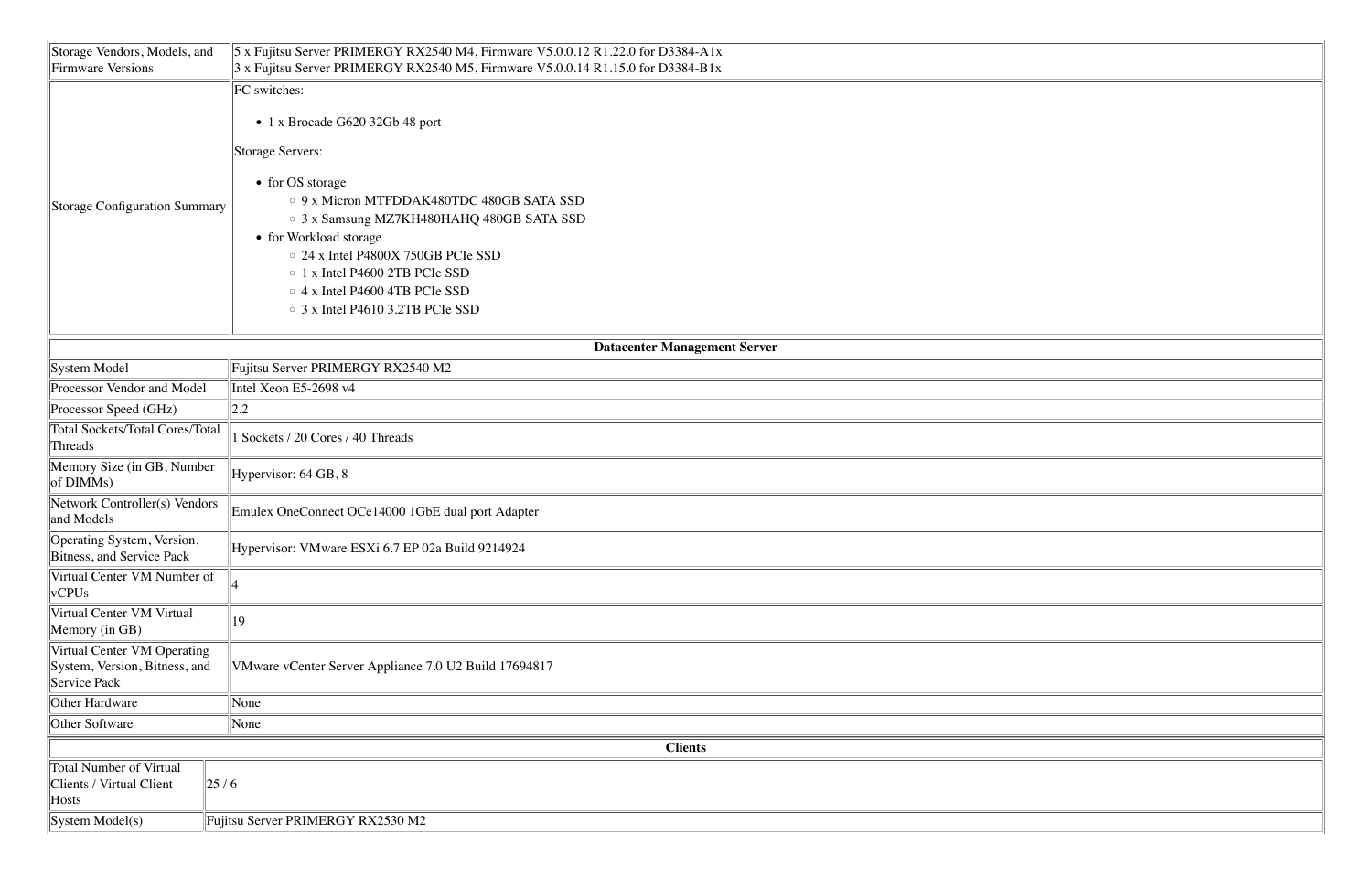| Processor Vendor(s) and<br>Model(s)                      |                                      |                                                                           | Intel Xeon E5-2699 v4 (for Client Host 1-3 and 6) Intel Xeon E5-2699A v4 (for Client Host 4 and 5) |                        |                  |                |
|----------------------------------------------------------|--------------------------------------|---------------------------------------------------------------------------|----------------------------------------------------------------------------------------------------|------------------------|------------------|----------------|
| Processor Speed(s) (GHz)                                 |                                      | $\ 2.2$ (Intel Xeon E5-2699 v4) 2.4 (Intel Xeon E5-2699A v4)              |                                                                                                    |                        |                  |                |
| <b>Total Sockets/Total</b><br><b>Cores/Total Threads</b> | 2 Sockets / 44 Cores / 88 Threads    |                                                                           |                                                                                                    |                        |                  |                |
| Memory per Virtual Client<br>Host                        | $256$ GB                             |                                                                           |                                                                                                    |                        |                  |                |
| Network Controller(s)                                    |                                      | 1 x Emulex OneConnect OCe14000 1Gb dual port                              |                                                                                                    |                        |                  |                |
| Vendors and Models                                       |                                      | 1 x Emulex OneConnect OCe14000 10Gb dual port                             |                                                                                                    |                        |                  |                |
| <b>Virtual Client Networking</b><br>Notes                |                                      | I virtual adapter for management, 2 virtual adapters for workload traffic |                                                                                                    |                        |                  |                |
| Virtual Client Storage                                   |                                      |                                                                           | 1 x 300GB SAS 10K TOSHIBA AL14SEB03EN HDD with RAID0 for Client Host OS                            |                        |                  |                |
| Notes                                                    |                                      | 2 x 400GB SAS 12G TOSHIBA PX02SMF040 SSD with RAID0 for Client VMs        |                                                                                                    |                        |                  |                |
| Other Hardware                                           | None                                 |                                                                           |                                                                                                    |                        |                  |                |
| Other Software                                           | VMware ESXi 6.7 EP 08 Build 13473784 |                                                                           |                                                                                                    |                        |                  |                |
|                                                          |                                      |                                                                           | <b>Security Mitigations</b>                                                                        |                        |                  |                |
|                                                          | <b>CVE</b>                           |                                                                           |                                                                                                    |                        | <b>Mitigated</b> |                |
| <b>Vulnerability</b>                                     |                                      | <b>Exploit Name</b>                                                       | <b>Public Vulnerability Name</b>                                                                   | <b>Server Firmware</b> | <b>ESXi</b>      | Gues           |
| Spectre                                                  | 2017-5753                            | Variant 1                                                                 | <b>Bounds Check Bypass</b>                                                                         | N/A                    | Not Vulnerable   | Not Vulnerable |
| Spectre                                                  | 2017-5715                            | Variant 2                                                                 | <b>Branch Target Injection</b>                                                                     | Not Vulnerable         | Not Vulnerable   | Not Vulnerable |
| Meltdown                                                 | 2017-5754                            | Variant 3                                                                 | Rogue Data Cache Load                                                                              | N/A                    | Not Vulnerable   | Not Vulnerable |
| Spectre-NG                                               | 2018-3640                            | Variant 3a                                                                | Rogue System Register Read                                                                         | Not Vulnerable         | N/A              | N/A            |
| Spectre-NG                                               | 2018-3639                            | Variant 4                                                                 | Speculative Store Bypass                                                                           | N/A                    | Not Vulnerable   | Not Vulnerable |
| Foreshadow                                               | 2018-3615                            | Variant 5                                                                 | L1 Terminal Fault - SGX                                                                            | N/A                    | N/A              | N/A            |
| Foreshadow-NG                                            | 2018-3620                            | Variant 5                                                                 | L1 Terminal Fault - OS                                                                             | N/A                    | N/A              | Not Vulnerable |
| Foreshadow-NG                                            | 2018-3646                            | Variant 5                                                                 | L1 Terminal Fault - VMM                                                                            | N/A                    | Not Vulnerable   | N/A            |

## **Notes for Workload**

Template deployed with disk type: Thick Lazy

#### **Virtualization Software Notes**

- Logical CPU configuration changed for multi-cpu VMs to 1 socket with multiple cores (except PrimeClient VM, default: single core per socket)
- CPU shares set to high for all DS3DB, ElasticDB and ElasticLB VMs(default normal)
- MEM shares set to high for all DS3DB VMs (default normal)
- All memory reserved for DS3DB VMs (default non-reserved)
- Add sched.mem.lpage.enable1GPage to TRUE for all DS3DB VMs (default FALSE)
- sched.mem.pin set to TRUE for all DS3DB VMs (default FALSE)
- CPU shares set to low for all Standby VMs (default normal)

|                        | <b>Mitigated</b> |                 |
|------------------------|------------------|-----------------|
| <b>Server Firmware</b> | <b>ESXi</b>      | <b>Guest OS</b> |
|                        | Not Vulnerable   | Not Vulnerable  |
| nerable                | Not Vulnerable   | Not Vulnerable  |
|                        | Not Vulnerable   | Not Vulnerable  |
| nerable                | N/A              | N/A             |
|                        | Not Vulnerable   | Not Vulnerable  |
|                        | N/A              | N/A             |
|                        | N/A              | Not Vulnerable  |
|                        | Not Vulnerable   | N/A             |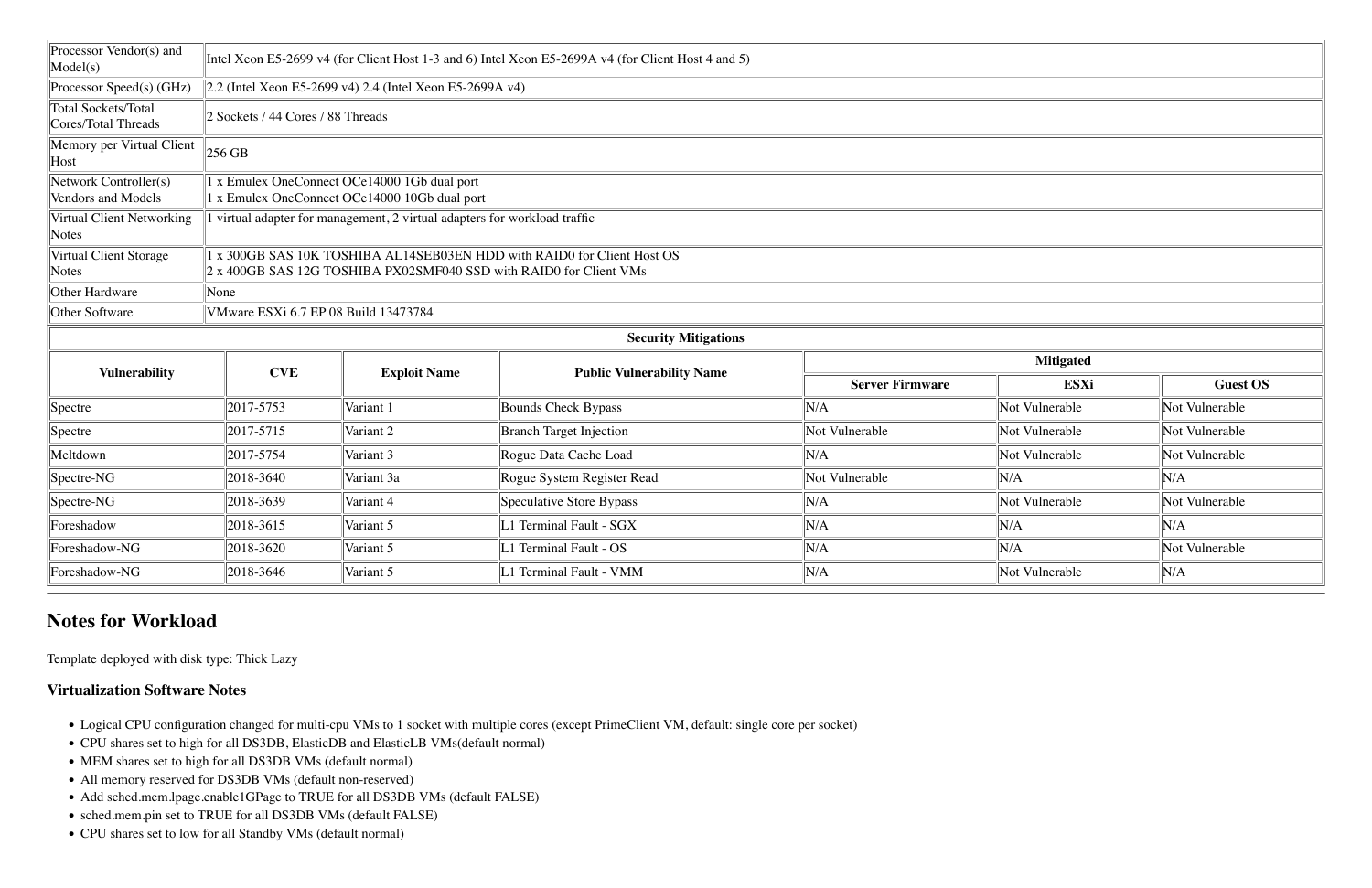- vSphere DRS Migration Threshold set to Fully Automated level 2
- CD/DVD device removed from all VMs (default present)

Changed in esx.conf:

- Memory Speed set to 2933 (default: auto)
- Determinism Control = Manual (default: auto)
- Determinism Slider = Performance (default: auto)
- SMEE = Enabled (default: auto)
- L1 Stream HW Prefetcher = Disabled (default auto)
- L2 Stream HW Prefetcher = Disabled (default auto)
- /adv/Cpu/CreditAgePeriod = 1000 (default 3000)
- /adv/Cpu/HTWholeCoreThreshold =  $0$  (default 800)
- /adv/DataMover/HardwareAcceleratedInit =  $0$  (default 1)
- /adv/DataMover/HardwareAcceleratedMove =  $0$  (default 1)
- /adv/Mem/CtlMaxPercent =  $0$  (default 65)
- /adv/Mem/ShareScanGHz = 0 (default 4)
- /adv/Numa/LTermFairnessInterval =  $0$  (default 5)
- /adv/Numa/PageMigEnable =  $0$  (default 1)
- /adv/Numa/RebalancePeriod = 60000 (default 2000)
- /adv/Numa/SwapLoadEnable =  $0$  (default 1)
- /adv/Numa/SwapLocalityEnable =  $0$  (default 1)
- /adv/Disk/ReqCallThreshold = 1 (default 8)
- /adv/Disk/IdleCredit =  $64$  (default 32)
- /adv/Power/CpuPolicy = High Performance (default balanced)
- /adv/VMFS3/HardwareAcceleratedLocking = 0 (default 1)
- /vmkernel/hyperthreadingMitigation = TRUE (default FALSE)

- vSwitch0 for Service Console on vmnic0 at 1Gb/s
- vSwitch1 for all workloads on vmnic1 at 25Gb/s
- vSwitch2 for vMotion connection on vmnic2 at 25Gb/s

#### **Server Notes**

Server BIOS settings:

### **Networking Notes**

vSwitch Configuration:

### **Storage Notes**

First Fujitsu Server (PRIMERGY RX2540 M4) configured as a Fibre Channel Target:

- Hardware details:
	- 2 x Intel Xeon Gold 6134M@3.2GHz processors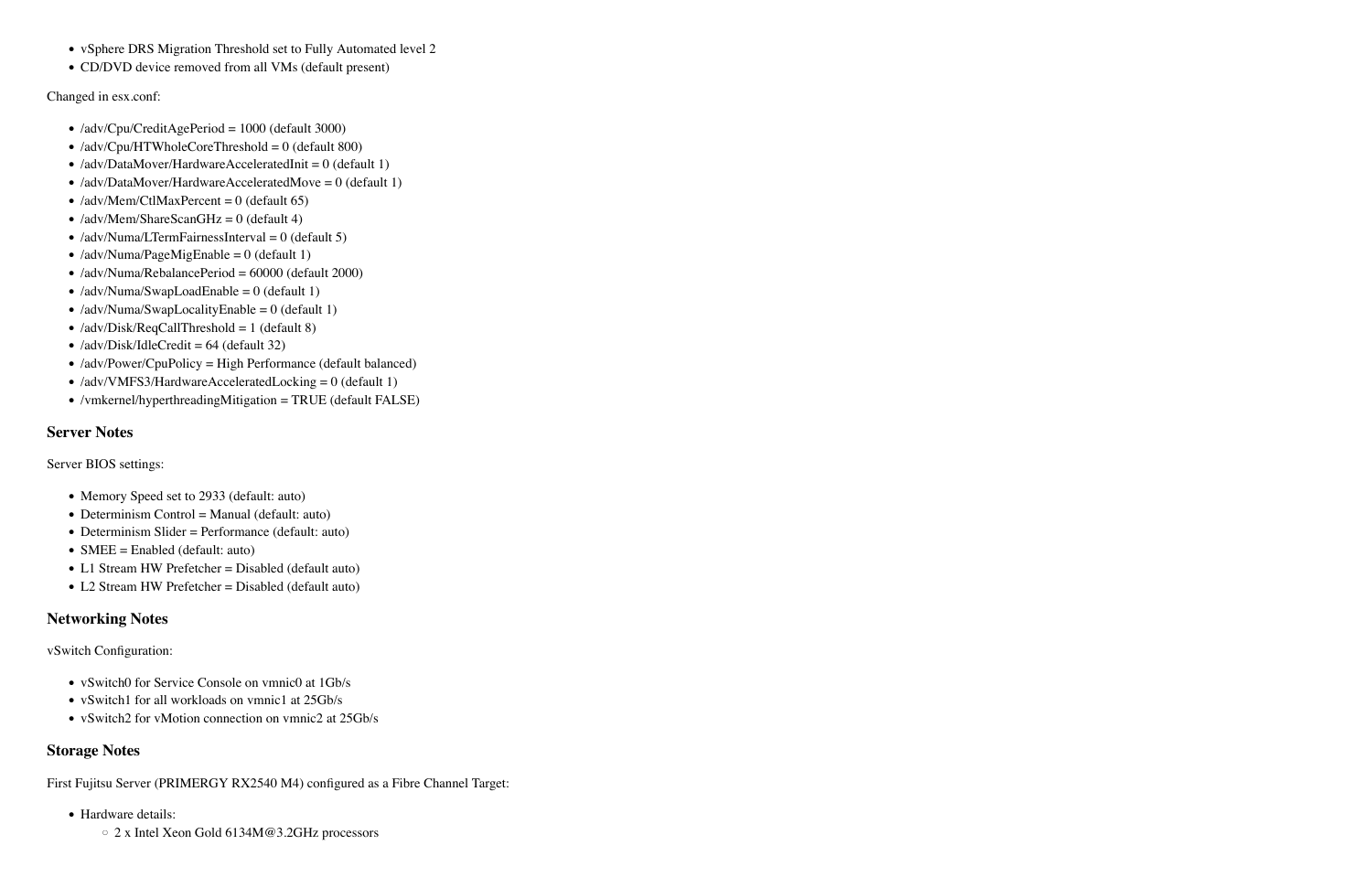- Hardware details:
	- 2 x Intel Xeon Gold 6134M@3.2GHz processors
	- 64 GB RAM (2 x 32GB 2Rx4 2666MHz DDR4 RDIMMs)
	- 2 x QLogic QLE2742 dual port 32Gb FC HBA used as FC target controller
	- 2 x 480GB SATA SSD Micron MTFDDAK480TDC
	- 1 x Intel P4600 4TB PCIe SSD
	- 3 x Intel P4800X 750GB PCIe SSD
- Software details:
	- Operating System: SUSE Linux Enterprise Server 12 SP3 4.4.162-94.72-default (64-bit)

- 64 GB RAM (2 x 32GB 2Rx4 2666MHz DDR4 RDIMMs)
- 2 x QLogic QLE2742 dual port 32Gb FC HBA used as FC target controller
- 2 x 480GB SATA SSD Micron MTFDDAK480TDC
- 1 x Intel P4600 4TB PCIe SSD
- 3 x Intel P4800X 750GB PCIe SSD
- Software details:
	- Operating System: SUSE Linux Enterprise Server 12 SP3 4.4.162-94.72-default (64-bit)
	- Fibre Channel Target SW: LIO (part of SUSE Linux Enterprise Server 12 SP3)
- RAID configuration:
	- $\circ$  SATA-SSD 1, 2 (RAID1):
		- LUN 1 : Storage system OS (480GB, this LUN is not counted in the Storage section)
	- First PCIe-SSD (4TB):
		- LUN 1 : AuctionNoSQL, ElasticDB for tile 0 (300GB)
		- LUN 2 : Deploy LUN (300GB)
		- LUN 3 : AuctionNoSQL, ElasticDB for tile 2 (300GB)
		- LUN 4 : AuctionNoSQL, ElasticDB for tile 3 (300GB)
		- LUN 5 : AuctionDB, ElasticLB for tile 0 (300GB)
		- LUN 6 : AuctionDB, ElasticLB for tile 1 (300GB)
		- LUN 7 : AuctionDB, ElasticLB for tile 2 (300GB)
		- LUN 8 : AuctionDB, ElasticLB for tile 3 (300GB)
		- LUN 9: AuctionWebA, AuctionWebB, AuctionAppA, AuctionAppB, AuctionLB, AuctionMSQ, ElasticWebA, ElasticWebB, ElasticAppA, ElasticAppB, Standby for tile 0 (300GB)
		- LUN 10 : AuctionWebA, AuctionWebB, AuctionAppA, AuctionAppB, AuctionLB, AuctionMSQ, ElasticWebA, ElasticWebB, ElasticAppA, ElasticAppB, Standby for tile 1 (300GB)
		- LUN 11 : AuctionWebA, AuctionWebB, AuctionAppA, AuctionAppB, AuctionLB, AuctionMSQ, ElasticWebA, ElasticWebB, ElasticAppA, ElasticAppB, Standby for tile 2 (300GB)
		- LUN 12 : AuctionWebA, AuctionWebB, AuctionAppA, AuctionAppB, AuctionLB, AuctionMSQ, ElasticWebA, ElasticWebB, ElasticAppA, ElasticAppB, Standby for tile 3 (300GB)
	- Second PCIe-SSD (750GB):
		- LUN 1 : DS3DB, DS3WebA, DS3WebB, DS3WebC for tile 0 (600GB)
	- Third PCIe-SSD (750GB):
		- LUN 1 : DS3DB, DS3WebA, DS3WebB, DS3WebC for tile 1 (600GB)
	- Fourth PCIe-SSD (750GB):
		- LUN 1 : DS3DB, DS3WebA, DS3WebB, DS3WebC for tile 2 (600GB)

Second Fujitsu Server (PRIMERGY RX2540 M4) configured as a Fibre Channel Target: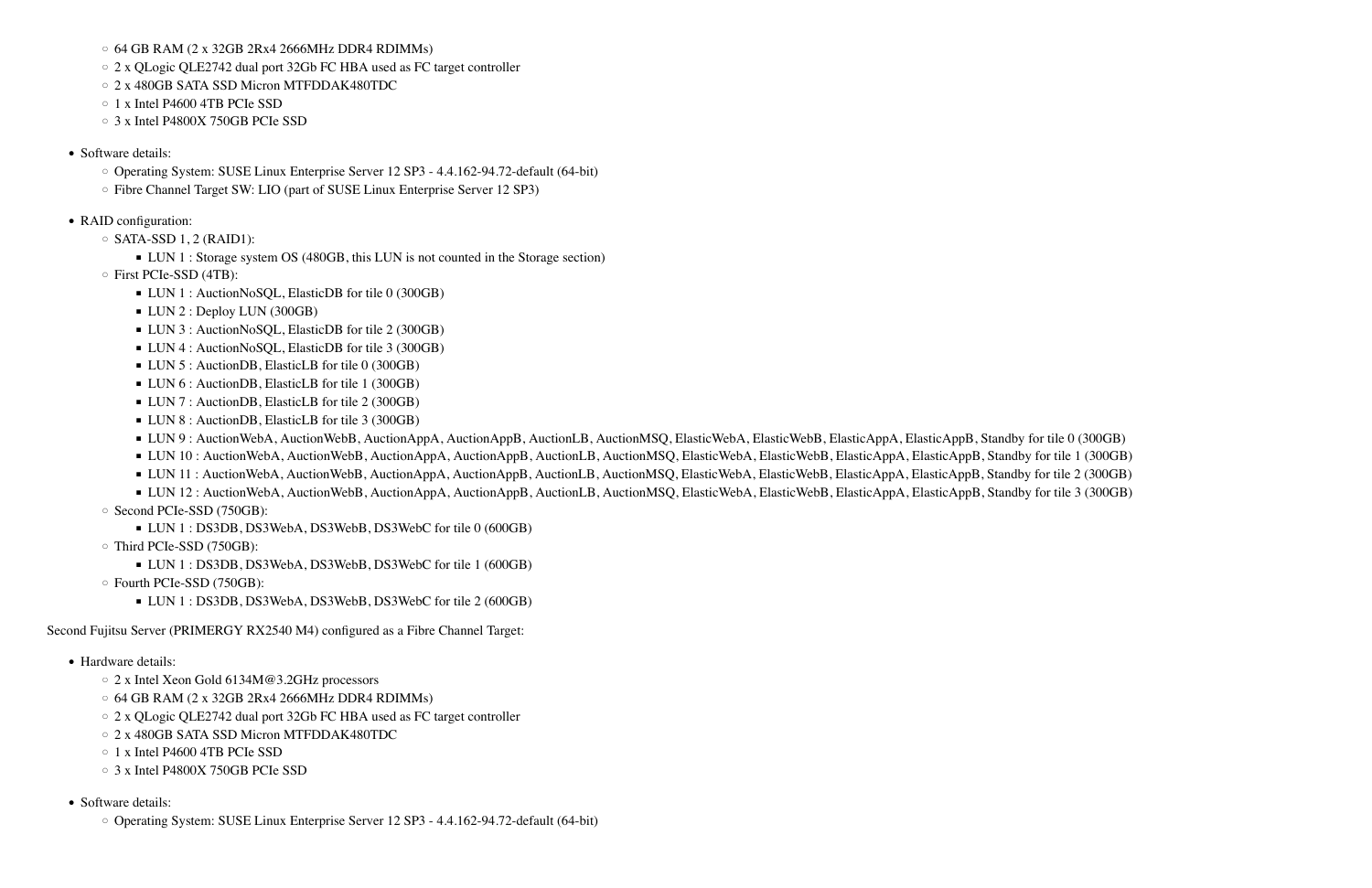◦ Fibre Channel Target SW: LIO (part of SUSE Linux Enterprise Server 12 SP3)

#### • RAID configuration:

- $\circ$  SATA-SSD 1, 2 (RAID1):
	- LUN 1 : Storage system OS (480GB, this LUN is not counted in the Storage section)
- First PCIe-SSD (4TB):
	- LUN 1 : AuctionNoSQL, ElasticDB for tile 4 (300GB)
	- LUN 2 : AuctionNoSQL, ElasticDB for tile 5 (300GB)
	- LUN 3 : AuctionNoSQL, ElasticDB for tile 6 (300GB)
	- LUN 4 : AuctionNoSQL, ElasticDB for tile 7 (300GB)
	- LUN 5 : AuctionDB, ElasticLB for tile 4 (300GB)
	- LUN 6 : AuctionDB, ElasticLB for tile 5 (300GB)
	- LUN 7 : AuctionDB, ElasticLB for tile 6 (300GB)
	- LUN 8 : AuctionDB, ElasticLB for tile 7 (300GB)
	- LUN 9: AuctionWebA, AuctionWebB, AuctionAppA, AuctionAppB, AuctionLB, AuctionMSQ, ElasticWebA, ElasticWebB, ElasticAppA, ElasticAppB, Standby for tile 4 (300GB)
	- LUN 10 : AuctionWebA, AuctionWebB, AuctionAppA, AuctionAppB, AuctionLB, AuctionMSQ, ElasticWebA, ElasticWebB, ElasticAppA, ElasticAppB, Standby for tile 5 (300GB)
	- LUN 11 : AuctionWebA, AuctionWebB, AuctionAppA, AuctionAppB, AuctionLB, AuctionMSQ, ElasticWebA, ElasticWebB, ElasticAppA, ElasticAppB, Standby for tile 6 (300GB)
	- LUN 12 : AuctionWebA, AuctionWebB, AuctionAppA, AuctionAppB, AuctionLB, AuctionMSO, ElasticWebA, ElasticWebB, ElasticAppA, ElasticAppB, Standby for tile 7 (300GB)
- Second PCIe-SSD (750GB):
	- LUN 1 : DS3DB, DS3WebA, DS3WebB, DS3WebC for tile 3 (600GB)
- Third PCIe-SSD (750GB):
	- LUN 1 : DS3DB, DS3WebA, DS3WebB, DS3WebC for tile 4 (600GB)
- Fourth PCIe-SSD (750GB):
	- LUN 1 : DS3DB, DS3WebA, DS3WebB, DS3WebC for tile 5 (600GB)

- Hardware details:
	- 2 x Intel Xeon Gold 6134M@3.2GHz processors
	- 64 GB RAM (2 x 32GB 2Rx4 2666MHz DDR4 RDIMMs)
	- 2 x QLogic QLE2742 dual port 32Gb FC HBA used as FC target controller
	- 2 x 480GB SATA SSD Micron MTFDDAK480TDC
	- 1 x Intel P4600 4TB PCIe SSD
	- 3 x Intel P4800X 750GB PCIe SSD
- Software details:
	- Operating System: SUSE Linux Enterprise Server 12 SP3 4.4.162-94.72-default (64-bit)
	- Fibre Channel Target SW: LIO (part of SUSE Linux Enterprise Server 12 SP3)
- RAID configuration:
	- $\circ$  SATA-SSD 1, 2 (RAID1):
		- LUN 1 : Storage system OS (480GB, this LUN is not counted in the Storage section)
	- First PCIe-SSD (4TB):
		- LUN 1 : AuctionNoSQL, ElasticDB for tile 8 (300GB)
		- LUN 2 : AuctionNoSOL, ElasticDB for tile 9 (300GB)

Third Fujitsu Server (PRIMERGY RX2540 M4) configured as a Fibre Channel Target: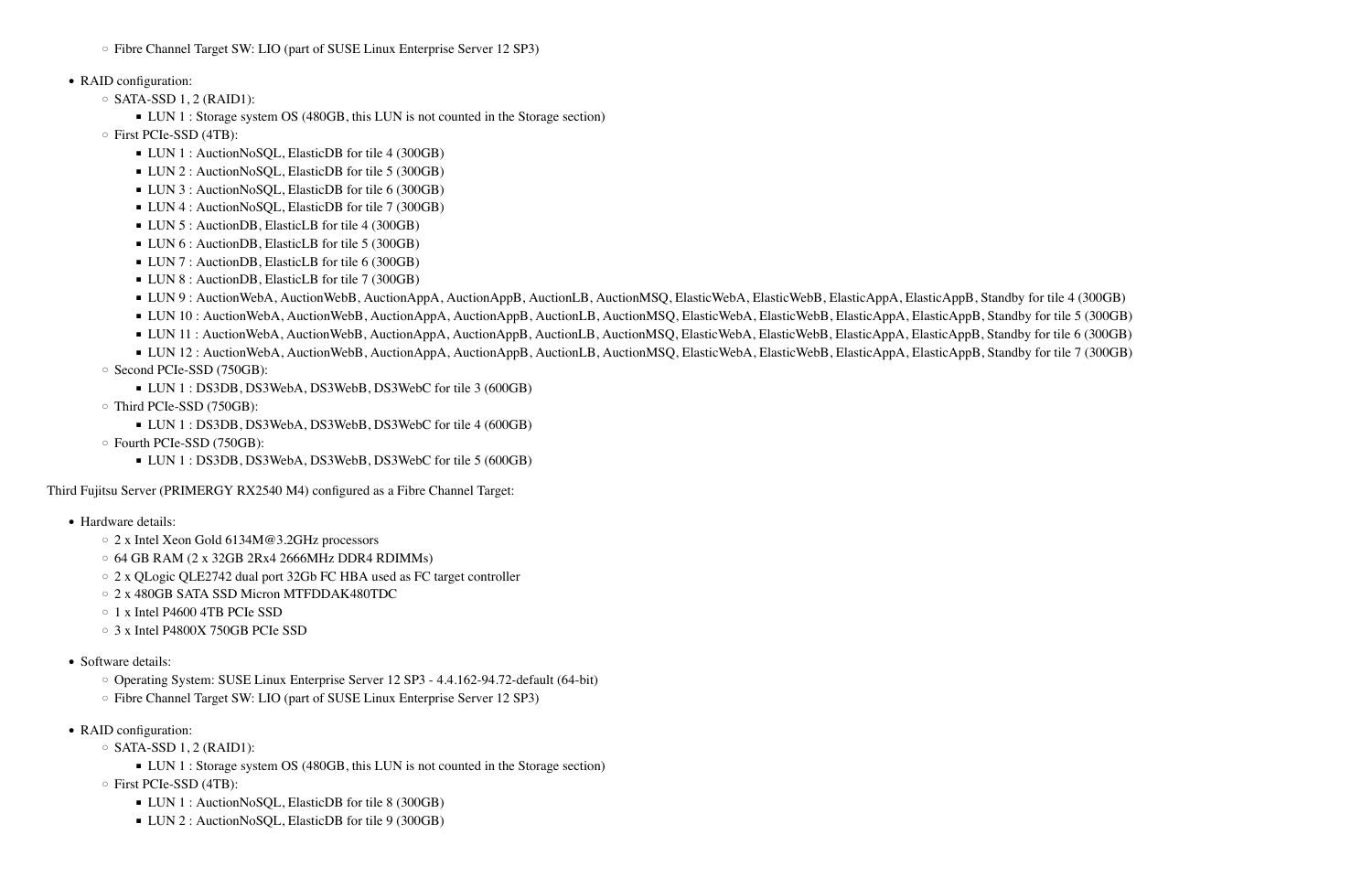- LUN 3 : AuctionNoSQL, ElasticDB for tile 10 (300GB)
- LUN 4 : AuctionNoSQL, ElasticDB for tile 11 (300GB)
- LUN 5 : AuctionDB, ElasticLB for tile 8 (300GB)
- LUN 6 : AuctionDB, ElasticLB for tile 9 (300GB)
- LUN 7 : AuctionDB, ElasticLB for tile 10 (300GB)
- LUN 8 : AuctionDB, ElasticLB for tile 11 (300GB)
- LUN 9 : AuctionWebA, AuctionWebB, AuctionAppA, AuctionAppB, AuctionLB, AuctionMSQ, ElasticWebA, ElasticWebB, ElasticAppA, ElasticAppB, Standby for tile 8 (300GB)
- LUN 10 : AuctionWebA, AuctionWebB, AuctionAppA, AuctionAppB, AuctionLB, AuctionMSQ, ElasticWebA, ElasticWebB, ElasticAppA, ElasticAppB, Standby for tile 9 (300GB)
- LUN 11 : AuctionWebA, AuctionWebB, AuctionAppA, AuctionAppB, AuctionLB, AuctionMSQ, ElasticWebA, ElasticWebB, ElasticAppA, ElasticAppB, Standby for tile 10 (300GB)
- LUN 12 : AuctionWebA, AuctionWebB, AuctionAppA, AuctionAppB, AuctionLB, AuctionMSQ, ElasticWebA, ElasticWebB, ElasticAppA, ElasticAppB, Standby for tile 11 (300GB)
- Second PCIe-SSD (750GB):
	- LUN 1 : DS3DB, DS3WebA, DS3WebB, DS3WebC for tile 6 (600GB)
- Third PCIe-SSD (750GB):
	- LUN 1 : DS3DB, DS3WebA, DS3WebB, DS3WebC for tile 7 (600GB)
- Fourth PCIe-SSD (750GB):
	- LUN 1 : DS3DB, DS3WebA, DS3WebB, DS3WebC for tile 8 (600GB)

- Hardware details:
	- 2 x Intel Xeon Gold 6134M@3.2GHz processors
	- $\circ$  64 GB RAM (2 x 32GB 2Rx4 2666MHz DDR4 RDIMMs)
	- 2 x QLogic QLE2742 dual port 32Gb FC HBA used as FC target controller
	- 2 x 480GB SATA SSD Micron MTFDDAK480TDC
	- 1 x Intel P4600 4TB PCIe SSD
	- 3 x Intel P4800X 750GB PCIe SSD
- Software details:
	- Operating System: SUSE Linux Enterprise Server 12 SP3 4.4.162-94.72-default (64-bit)
	- Fibre Channel Target SW: LIO (part of SUSE Linux Enterprise Server 12 SP3)
- RAID configuration:
	- $\circ$  SATA-SSD 1, 2 (RAID1):
		- LUN 1 : Storage system OS (480GB, this LUN is not counted in the Storage section)
	- First PCIe-SSD (4TB):
		- LUN 1 : AuctionNoSQL, ElasticDB for tile 12 (300GB)
		- LUN 2 : AuctionNoSQL, ElasticDB for tile 13 (300GB)
		- LUN 3 : AuctionNoSQL, ElasticDB for tile 14 (300GB)
		- LUN 4 : AuctionNoSQL, ElasticDB for tile 15 (300GB)
		- LUN 5 : AuctionDB, ElasticLB for tile 12 (300GB)
		- LUN 6 : AuctionDB, ElasticLB for tile 13 (300GB)
		- LUN 7 : AuctionDB, ElasticLB for tile 14 (300GB)
		- LUN 8 : AuctionDB, ElasticLB for tile 15 (300GB)
		- LUN 9: AuctionWebA, AuctionWebB, AuctionAppA, AuctionAppB, AuctionLB, AuctionMSQ, ElasticWebA, ElasticWebB, ElasticAppA, ElasticAppB, Standby for tile 12 (300GB)
		- LUN 10: AuctionWebA, AuctionWebB, AuctionAppA, AuctionAppB, AuctionLB, AuctionMSQ, ElasticWebA, ElasticWebB, ElasticAppA, ElasticAppB, Standby for tile 13 (300GB)

Fourth Fujitsu Server (PRIMERGY RX2540 M4) configured as a Fibre Channel Target: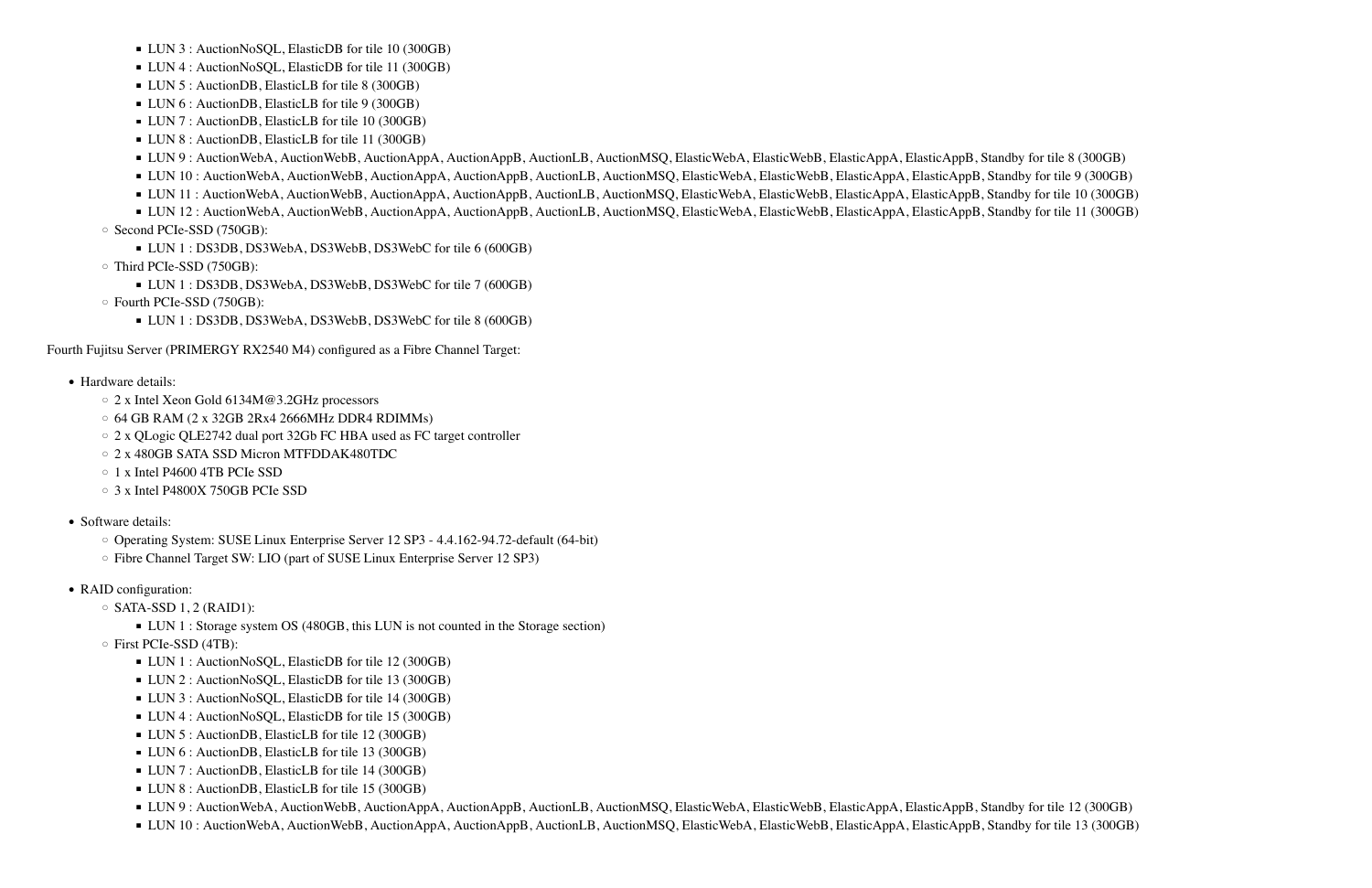- LUN 11: AuctionWebA, AuctionWebB, AuctionAppA, AuctionAppB, AuctionLB, AuctionMSQ, ElasticWebA, ElasticWebB, ElasticAppA, ElasticAppB, Standby for tile 14 (300GB)
- LUN 12 : AuctionWebA, AuctionWebB, AuctionAppA, AuctionAppB, AuctionLB, AuctionMSQ, ElasticWebA, ElasticWebB, ElasticAppA, ElasticAppB, Standby for tile 15 (300GB)
- Second PCIe-SSD (750GB):
	- LUN 1 : DS3DB, DS3WebA, DS3WebB, DS3WebC for tile 9 (600GB)
- Third PCIe-SSD (750GB):
	- LUN 1 : DS3DB, DS3WebA, DS3WebB, DS3WebC for tile 10 (600GB)
- Fourth PCIe-SSD (750GB):
	- LUN 1 : DS3DB, DS3WebA, DS3WebB, DS3WebC for tile 11 (600GB)

Fifth Fujitsu Server (PRIMERGY RX2540 M4) configured as a Fibre Channel Target:

- Hardware details:
	- 2 x Intel Xeon Gold 6134M@3.2GHz processors
	- 64 GB RAM (2 x 32GB 2Rx4 2666MHz DDR4 RDIMMs)
	- 2 x QLogic QLE2742 dual port 32Gb FC HBA used as FC target controller
	- 1 x 480GB SATA SSD Micron MTFDDAK480TDC
	- 1 x Intel P4600 2TB PCIe SSD
	- 3 x Intel P4800X 750GB PCIe SSD
- Software details:
	- Operating System: SUSE Linux Enterprise Server 12 SP3 4.4.162-94.72-default (64-bit)
	- Fibre Channel Target SW: LIO (part of SUSE Linux Enterprise Server 12 SP3)
- RAID configuration:
	- SATA-SSD 1 (RAID0):
		- LUN 1 : Storage system OS (480GB, this LUN is not counted in the Storage section)
	- First PCIe-SSD (2TB):
		- **LUN 1 : SvMotion Target LUN (300GB)**
		- **LUN 2 : XvMotion Target LUN (300GB)**
		- LUN 3 : vmmark3.1.1-template-031420 (300GB)
		- LUN 4 : DS3DB backup (300GB, this LUN is not counted in the Storage section)
		- LUN 5 : DepolyVM LUN (300GB)
	- Second PCIe-SSD (750GB):
		- LUN 1 : DS3DB, DS3WebA, DS3WebB, DS3WebC for tile 12 (600GB)
	- Third PCIe-SSD (750GB):
		- LUN 1 : DS3DB, DS3WebA, DS3WebB, DS3WebC for tile 13 (600GB)
	- Fourth PCIe-SSD (750GB):
		- LUN 1 : DS3DB, DS3WebA, DS3WebB, DS3WebC for tile 14 (600GB)

- Hardware details:
	- 2 x Intel Xeon Gold 6234@3.3GHz processors
	- 128 GB RAM (4 x 32GB 2Rx4 2933MHz DDR4 RDIMMs)
	- 2 x QLogic QLE2742 dual port 32Gb FC HBA used as FC target controller
	- 1 x 480GB SATA SSD Micron MTFDDAK480TDC

Sixth Fujitsu Server (PRIMERGY RX2540 M5) configured as a Fibre Channel Target: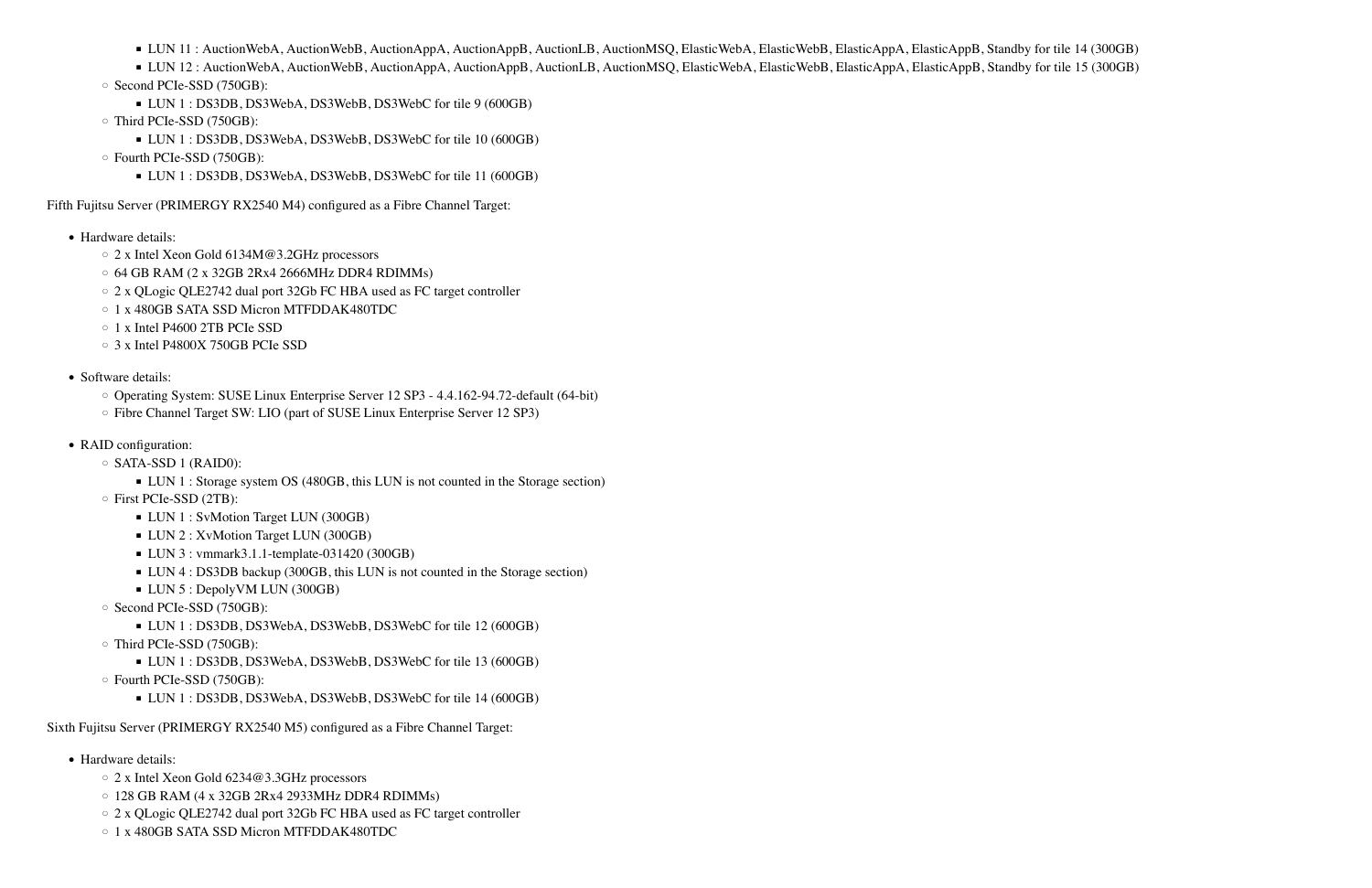#### ◦ 1 x Intel P4610 3.2TB PCIe SSD

- 3 x Intel P4800X 750GB PCIe SSD
- Software details:
	- Operating System: SUSE Linux Enterprise Server 15 SP1 4.12.14-197.56-default (64-bit)
	- Fibre Channel Target SW: LIO (part of SUSE Linux Enterprise Server 15 SP1)
- RAID configuration:
	- SATA-SSD 1 (RAID0):
		- LUN 1 : Storage system OS (480GB, this LUN is not counted in the Storage section)
	- First PCIe-SSD (3.2TB):
		- LUN 1 : AuctionNoSQL, ElasticDB for tile 16 (300GB)
		- LUN 2 : AuctionNoSQL, ElasticDB for tile 17 (300GB)
		- LUN 3 : AuctionDB, ElasticLB for tile 16 (300GB)
		- LUN 4 : AuctionDB, ElasticLB for tile 17 (300GB)
		- LUN 5 : AuctionWebA, AuctionWebB, AuctionAppA, AuctionAppB, AuctionLB, AuctionMSQ, ElasticWebA, ElasticWebB, ElasticAppA, ElasticAppB, Standby for tile 16 (300GB)
	- LUN 6 : AuctionWebA, AuctionWebB, AuctionAppA, AuctionAppB, AuctionLB, AuctionMSQ, ElasticWebA, ElasticWebB, ElasticAppA, ElasticAppB, Standby for tile 17 (300GB) ◦ Second PCIe-SSD (750GB):
		- LUN 1 : DS3DB, DS3WebA, DS3WebB, DS3WebC for tile 18 (600GB)
	- Third PCIe-SSD (750GB):
		- LUN 1 : DS3DB, DS3WebA, DS3WebB, DS3WebC for tile 19 (600GB)
	- Fourth PCIe-SSD (750GB):
		- LUN 1 : DS3DB, DS3WebA, DS3WebB, DS3WebC for tile 20 (600GB)

- Hardware details:
	- 2 x Intel Xeon Gold 6234@3.3GHz processors
	- 128 GB RAM (4 x 32GB 2Rx4 2933MHz DDR4 RDIMMs)
	- 2 x QLogic QLE2742 dual port 32Gb FC HBA used as FC target controller
	- 1 x 480GB SATA SSD Micron MTFDDAK480TDC
	- 1 x Intel P4610 3.2TB PCIe SSD
	- 3 x Intel P4800X 750GB PCIe SSD
- Software details:
	- Operating System: SUSE Linux Enterprise Server 15 SP1 4.12.14-197.56-default (64-bit)
	- Fibre Channel Target SW: LIO (part of SUSE Linux Enterprise Server 15 SP1)
- RAID configuration:
	- SATA-SSD 1 (RAID0):
		- LUN 1 : Storage system OS (480GB, this LUN is not counted in the Storage section)
	- First PCIe-SSD (3.2TB):
		- LUN 1 : AuctionNoSQL, ElasticDB for tile 18 (300GB)
		- LUN 2 : AuctionNoSQL, ElasticDB for tile 19 (300GB)
		- LUN 3 : AuctionNoSQL, ElasticDB for tile 20 (300GB)
		- LUN 4 : AuctionDB, ElasticLB for tile 18 (300GB)

Seventh Fujitsu Server (PRIMERGY RX2540 M5) configured as a Fibre Channel Target: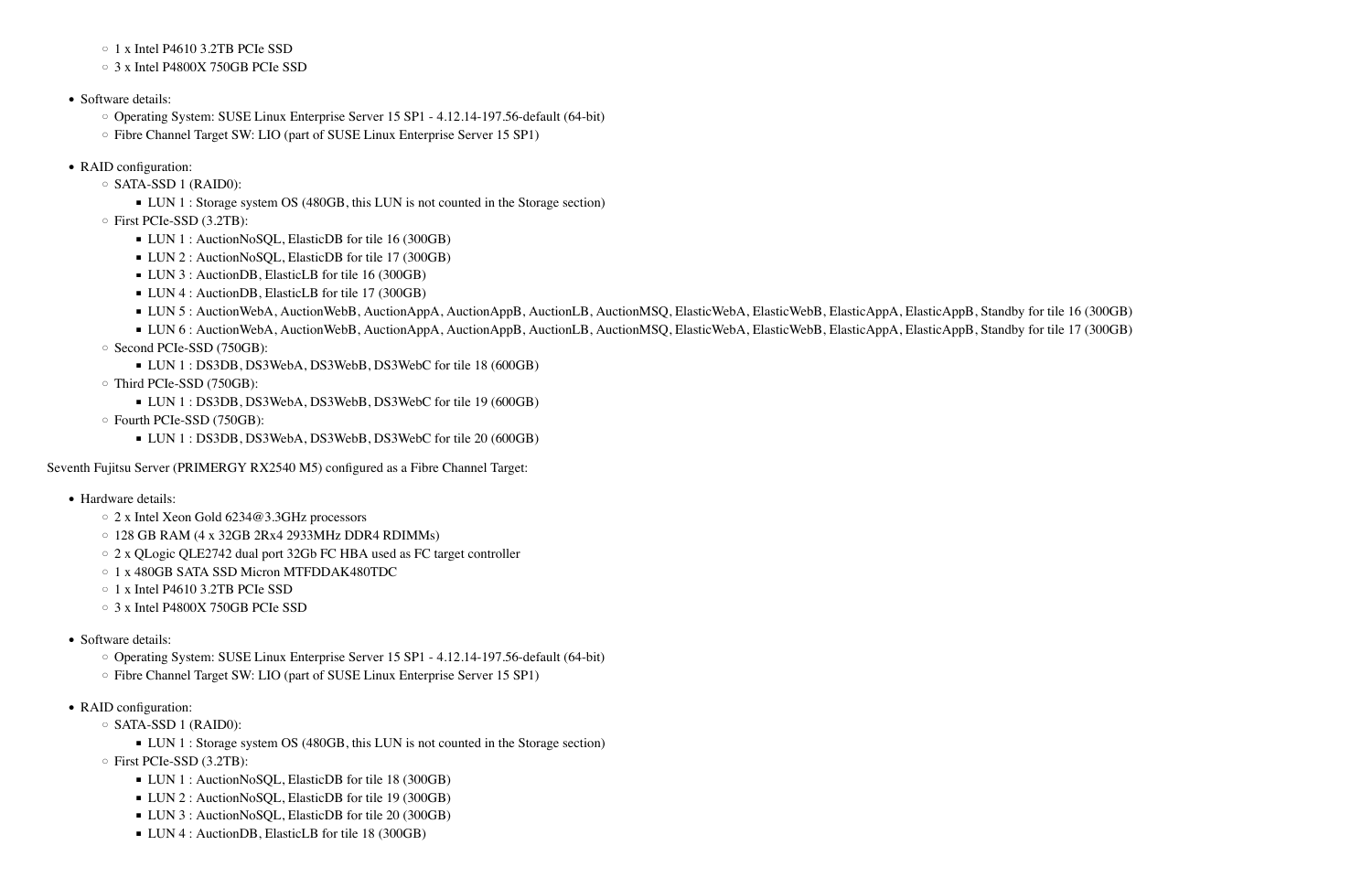- Hardware details:
	- 2 x Intel Xeon Gold 6254@3.1GHz processors
	- $\circ$  128 GB RAM (4 x 32GB 2Rx4 2933MHz DDR4 RDIMMs)
	- 2 x QLogic QLE2742 dual port 32Gb FC HBA used as FC target controller
	- 1 x 480GB SATA SSD Micron MTFDDAK480TDC
	- 1 x Intel P4610 3.2TB PCIe SSD
	- 3 x Intel P4800X 750GB PCIe SSD
- Software details:
	- Operating System: SUSE Linux Enterprise Server 15 SP3 5.3.18-57-default (64-bit)
	- Fibre Channel Target SW: LIO (part of SUSE Linux Enterprise Server 15 SP3)
- RAID configuration:
	- SATA-SSD 1 (RAID0):
		- LUN 1 : Storage system OS (480GB, this LUN is not counted in the Storage section)
	- First PCIe-SSD (3.2TB):
		- LUN 1 : AuctionNoSQL, ElasticDB for tile 21 (300GB)
		- LUN 2 : AuctionNoSQL, ElasticDB for tile 22 (300GB)
		- LUN 3 : AuctionNoSQL, ElasticDB for tile 23 (300GB)
		- LUN 4 : AuctionDB, ElasticLB for tile 21 (300GB)
		- LUN 5 : AuctionDB, ElasticLB for tile 22 (300GB)
		- LUN 6 : AuctionDB, ElasticLB for tile 23 (300GB)
		- LUN 7 : AuctionWebA, AuctionWebB, AuctionAppA, AuctionAppB, AuctionLB, AuctionMSQ, ElasticWebA, ElasticWebB, ElasticAppA, ElasticAppB, Standby for tile 21 (300GB)
		- LUN 8 : AuctionWebA, AuctionWebB, AuctionAppA, AuctionAppB, AuctionLB, AuctionMSQ, ElasticWebA, ElasticWebB, ElasticAppA, ElasticAppB, Standby for tile 22 (300GB)
	- LUN 9 : AuctionWebA, AuctionWebB, AuctionAppA, AuctionAppB, AuctionLB, AuctionMSQ, ElasticWebA, ElasticWebB, ElasticAppA, ElasticAppB, Standby for tile 23 (300GB) ◦ Second PCIe-SSD (750GB):
		- LUN 1 : DS3DB, DS3WebA, DS3WebB, DS3WebC for tile 21 (600GB)
	- Third PCIe-SSD (750GB):
	- LUN 1 : DS3DB, DS3WebA, DS3WebB, DS3WebC for tile 22 (600GB)
	- Fourth PCIe-SSD (750GB):
		- LUN 1 : DS3DB, DS3WebA, DS3WebB, DS3WebC for tile 23 (600GB)

- LUN 5 : AuctionDB, ElasticLB for tile 19 (300GB)
- LUN 6 : AuctionDB, ElasticLB for tile 20 (300GB)
- LUN 7 : AuctionWebA, AuctionWebB, AuctionAppA, AuctionAppB, AuctionLB, AuctionMSQ, ElasticWebA, ElasticWebB, ElasticAppA, ElasticAppB, Standby for tile 18 (300GB)
- LUN 8 : AuctionWebA, AuctionWebB, AuctionAppA, AuctionAppB, AuctionLB, AuctionMSQ, ElasticWebA, ElasticWebB, ElasticAppA, ElasticAppB, Standby for tile 19 (300GB)
- LUN 9 : AuctionWebA, AuctionWebB, AuctionAppA, AuctionAppB, AuctionLB, AuctionMSQ, ElasticWebA, ElasticWebB, ElasticAppA, ElasticAppB, Standby for tile 20 (300GB)
- Second PCIe-SSD (750GB):
	- LUN 1 : DS3DB, DS3WebA, DS3WebB, DS3WebC for tile 15 (600GB)
- Third PCIe-SSD (750GB):
	- LUN 1 : DS3DB, DS3WebA, DS3WebB, DS3WebC for tile 16 (600GB)
- Fourth PCIe-SSD (750GB):
	- LUN 1 : DS3DB, DS3WebA, DS3WebB, DS3WebC for tile 17 (600GB)

Eighth Fujitsu Server (PRIMERGY RX2540 M5) configured as a Fibre Channel Target: